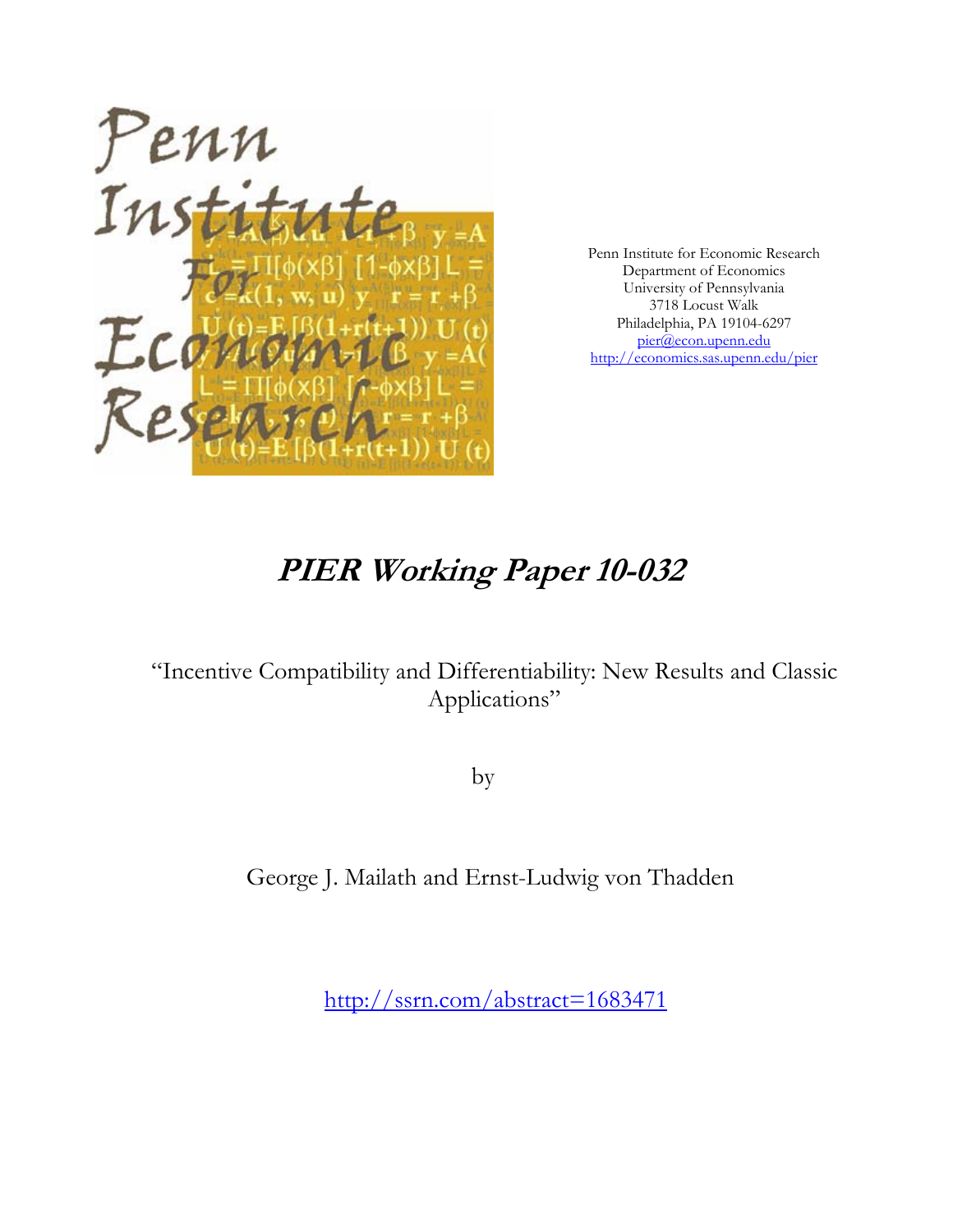## Incentive Compatibility and Differentiability: New Results and Classic Applications

George J. Mailath<sup>∗</sup> Ernst-Ludwig von Thadden†

September 24, 2010

#### Abstract

This note provides several generalizations of [Mailath](#page-27-0)'s [\(1987](#page-27-0)) result that incentive compatibility plus separation implies differentiability. The new results extend the theory to classic models in finance such as [Leland and Pyle](#page-27-0) [\(1977\)](#page-27-0), [Glosten](#page-26-0) ([1989\)](#page-26-0), and [DeMarzo and Duffie](#page-26-0) ([1999\)](#page-26-0), that were not previously covered.

JEL Classification Numbers: C60, C73, D82, D83, G14.

Keywords: Adverse selection, separation, differentiable strategies, incentive-compatibility.

<sup>∗</sup>Department of Economics, University of Pennsylvania, gmailath@econ.upenn.edu. <sup>†</sup>Department of Economics, Universität Mannheim, vthadden@uni-mannheim.de.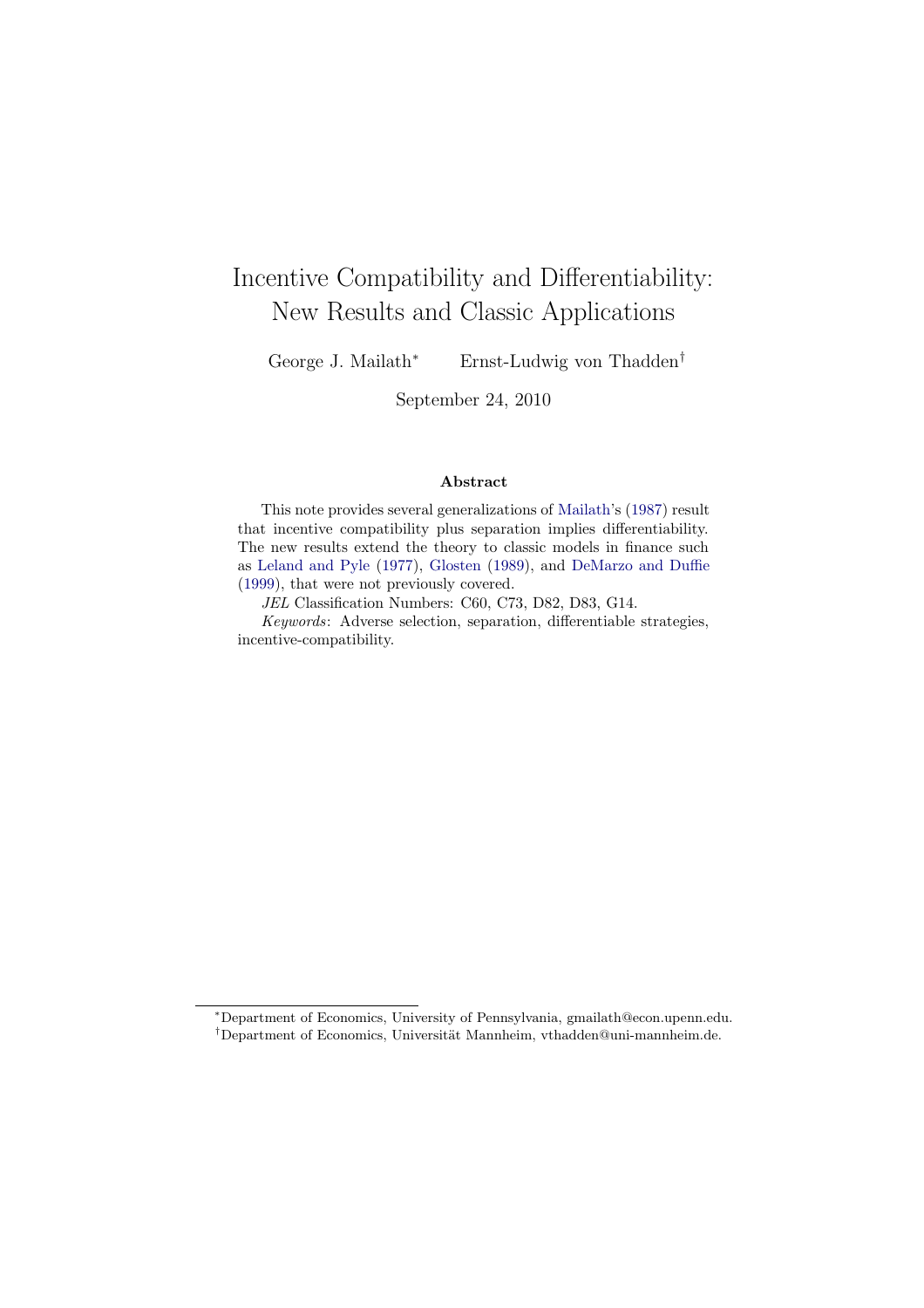## 1 Introduction

In many problems of asymmetric information, one agent has information upon which she bases her actions, and uninformed agents act based on inferences from these actions. Because the informed agent can reveal information through her actions, she chooses her actions strategically. If the informed agent's action as a function of her private information is one-to-one, then her strategy is said to be separating and her actions completely reveal her private information.

If the agent's private information (her "type") is given by a continuously distributed real-valued random variable, incentive-compatible separating strategies in such interactions can easily be characterized by a differential equation, if the strategy is known to be differentiable. But exactly because the strategy is not known, differentiability cannot be taken for granted. This obviously poses a serious problem for the determination and uniqueness of equilibrium.

In many cases, however, differentiability is an implication of incentivecompatibility. For a large class of signaling games and related settings, [Mailath](#page-27-0) [\(1987](#page-27-0)) has shown that any incentive-compatible separating strategy of the informed agent must be differentiable and hence satisfy the standard differential equation. Unfortunately, the assumptions in [Mailath](#page-27-0) [\(1987\)](#page-27-0) rule out many important applications. In particular, as we describe below, they do not cover the models of [Leland and Pyle](#page-27-0) [\(1977](#page-27-0)), [Glosten](#page-26-0) [\(1989](#page-26-0)), and [De-](#page-26-0)[Marzo and Duffie](#page-26-0) ([1999](#page-26-0)) that are at the core of modern theories of corporate finance and market microstructure.

In this note, we provide appropriate generalizations of [Mailath](#page-27-0) [\(1987](#page-27-0)) to cover these models. Our results provide a foundation for the standard approach to problems of information transmission in finance, in which the issue of differentiability is often implicitly ignored. The new results can be grouped into three categories. First, we show that the original results extend to unbounded type spaces. This is important since many applications, in particular in finance, naturally involve unbounded type spaces, for example, when using normally distributed returns. Second, we provide sufficient conditions that apply locally instead of globally. These conditions can be used when the sufficient conditions do not hold globally (because, for example, a derivative vanishes somewhere), but do hold locally (because the derivative cannot vanish everywhere). We provide an example in which global differentiability can be shown by "patching together" local arguments. Third, we show that differentiability can obtain even in linear models, which are not covered by [Mailath](#page-27-0) ([1987](#page-27-0)). This extends the analysis to the many models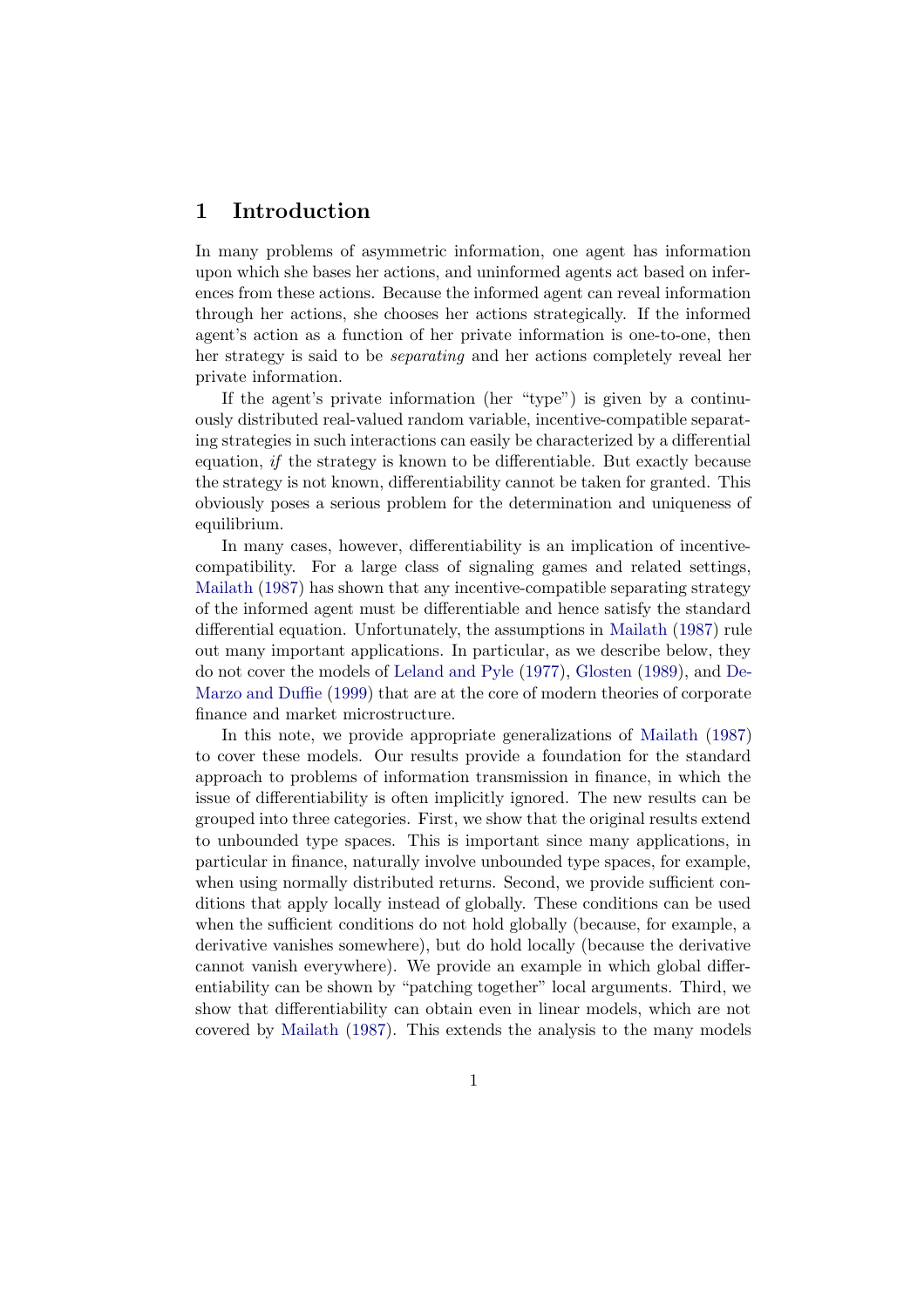<span id="page-3-0"></span>in corporate finance that use risk-neutrality, where the classic first-order conditions of asset pricing do not apply.

## 2 The Model

An informed agent knows the state of nature  $\omega \in \Omega \subset \mathbb{R}$  and one or more uninformed agents react to the informed agent's action  $x \in \mathcal{X} \subset \mathbb{R}$  on the basis of inferences drawn from x about  $\omega$ . The sets  $\Omega$  and X are connected; the sets may be bounded or unbounded, we do not require them to be open or closed. For our purposes, this interaction can be summarized by the  $\mathcal{C}^2$ function

$$
V: \Omega^2 \times \mathcal{X} \longrightarrow \mathbb{R},
$$
  
\n
$$
(\omega, \widehat{\omega}, x) \longrightarrow V(\omega, \widehat{\omega}, x),
$$
  
\n(1)

denoting the informed agent's payoff from taking action  $x$  when the true state of nature is  $\omega$  and the uninformed agents believe it is  $\hat{\omega}$ .

As an example, consider the canonical signaling game ([Spence](#page-27-0)  $(1973)$  $(1973)$ ; [Cho and Kreps](#page-26-0) ([1987\)](#page-26-0)). There is an informed agent who, knowing  $\omega$ , chooses an action (or costly message) x, followed by an uninformed agent who observing x but not  $\omega$ , chooses a response  $r \in \mathcal{R} \subset \mathbb{R}$ . The informed agent's payoff is given by  $v(x, r, \omega)$  and the uninformed agent's payoff is given by  $u(x, r, \omega)$ . Given x and beliefs  $\xi \in \Delta(\Omega)$ , denote by  $\rho(x, \xi)$  a best response for the uninformed player. In particular, if the uninformed agent has point belief  $\hat{\omega}$  after observing x,  $\rho(x, \hat{\omega})$  is a best response. The informed agent's payoff, given the uninformed agent's best response  $\rho$ , can then be written as

$$
V(\omega, \widehat{\omega}, x) \equiv v(x, \rho(x, \widehat{\omega}), \omega),
$$

which is of the form assumed in (1) if  $\rho$  is twice continuously differentiable.

Note, however, that the framework is more general than just the signaling model. In Section 3.2 below, for example, we apply our results to a screening model.

We study interactions in which the informed agent's information is fully revealed (as in separating equilibria in signalling games). This means that the informed agent's action is given by a *one-to-one* function  $X : \Omega \to \mathcal{X}$ , so that  $\omega \neq \omega'$  implies  $X(\omega) \neq X(\omega')$ .<sup>1</sup> Furthermore, X must be *incentive*-

<sup>1</sup>Environments with private information typically have many equilibria, not all of them separating. In signaling games, refinements in the spirit of those proposed by [Kohlberg](#page-27-0) [and Mertens](#page-27-0) ([1986](#page-27-0)) and [Cho and Kreps](#page-26-0) ([1987\)](#page-26-0) provide formal support for a focus on separation. While [Kohlberg and Mertens](#page-27-0)'s [\(1986\)](#page-27-0) strategic stability has an abstract continuity motivation, the "intuitive" motivations for some of its implications seem less persuasive [\(Mailath, Okuno-Fujiwara, and Postlewaite,](#page-27-0) [1993\)](#page-27-0).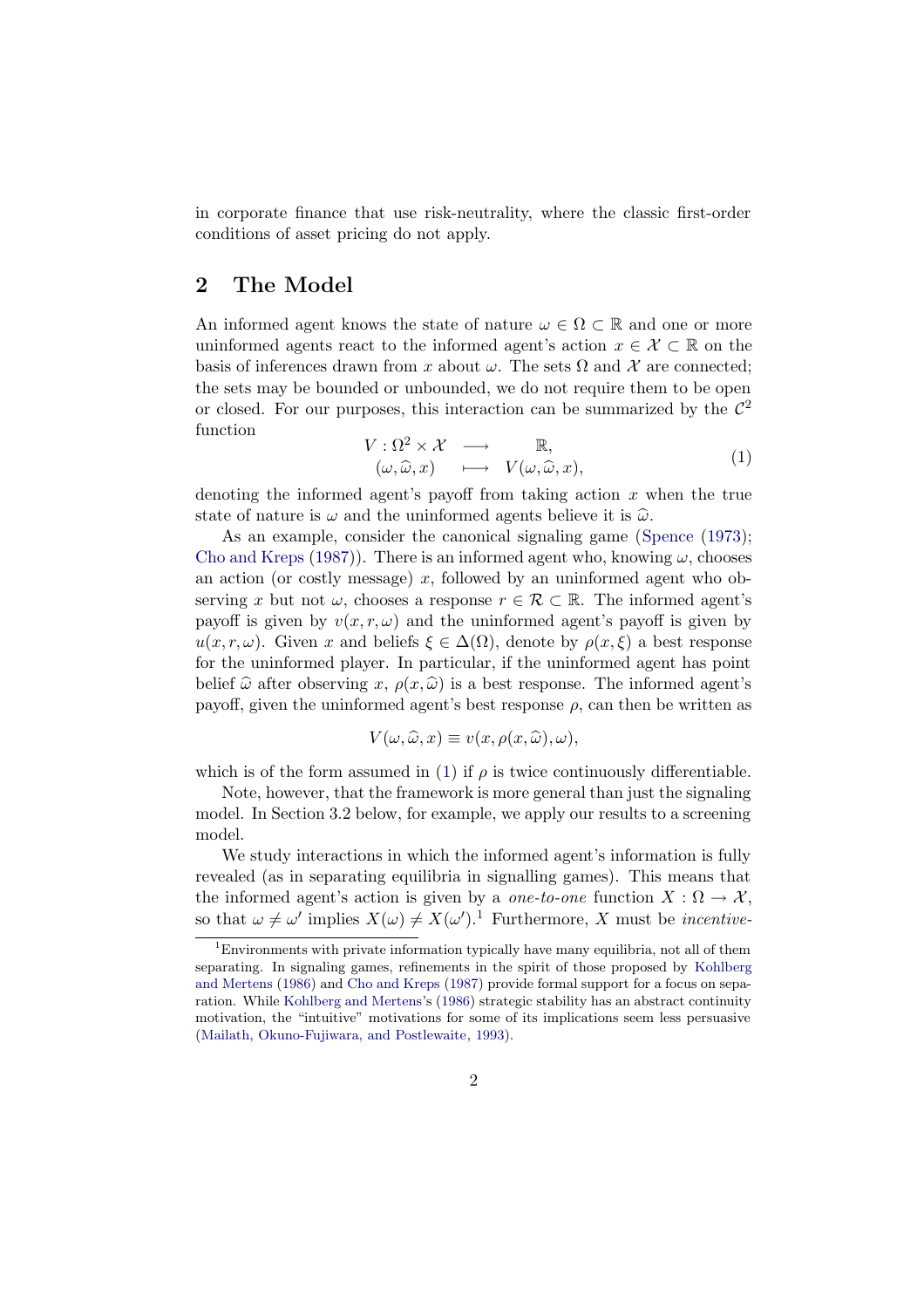<span id="page-4-0"></span>compatible, which means that the informed agent finds it optimal to follow this strategy when she knows  $\omega$ :

$$
X(\omega) \in \underset{x \in X(\Omega)}{\arg \max} V(\omega, X^{-1}(x), x). \tag{IC}
$$

The following assumptions adopt [Mailath](#page-27-0)'s [\(1987\)](#page-27-0) local concavity conditions (4) and (5) to our setting.<sup>2</sup>

Assumption 1 The first-best contracting problem (the problem under full information),

$$
\max_{x \in \mathcal{X}} V(\omega, \omega, x)
$$

has a unique solution for all  $\omega \in \Omega$ , denoted  $X^{FB}(\omega)$ , and

$$
V_{33}(\omega, \omega, X^{FB}(\omega)) \equiv \left. \frac{\partial^2 V(\omega, \omega, x)}{\partial x^2} \right|_{x = X^{FB}(\omega)} < 0
$$

for all  $\omega \in \Omega$ .

If  $\mathcal X$  is compact, the first-best may lie on the boundary of  $\mathcal X$ , in which case  $V_{33}$  is the appropriate one-sided derivative.

Assumption 2 There exists  $k > 0$  such that for all  $(\omega, x) \in \Omega \times \mathcal{X}$ ,

$$
V_{33}(\omega,\omega,x)\geq 0 \Rightarrow |V_3(\omega.\omega,x)| > k.
$$

Assumptions 1 and 2 are weaker than strict concavity but stronger than strict quasi-concavity of  $V(\omega, \omega, \cdot)$ .

The following theorem is the key result of [Mailath](#page-27-0) [\(1987\)](#page-27-0).

**Theorem 1 [\(Mailath](#page-27-0) [\(1987](#page-27-0)))** Let  $\Omega = [\omega_1, \omega_2]$  and  $\mathcal{X} = \mathbb{R}$  and let X be one-to-one and incentive-compatible. Suppose Assumptions 1 and 2 hold, and  $V_{13}(\omega, \widehat{\omega}, x) \neq 0$  and  $V_2(\omega, \widehat{\omega}, x) \neq 0$  for all  $(\omega, \widehat{\omega}, x) \in \Omega^2 \times \mathcal{X}$ .

1. If  $V_3(\omega, \widehat{\omega}, X(\widehat{\omega}))/V_2(\omega, \widehat{\omega}, X(\widehat{\omega}))$  is a strictly monotone function of  $\omega$ for all  $\widehat{\omega}$ , then X is differentiable in the interior of  $\Omega$ , int( $\Omega$ ).

<sup>&</sup>lt;sup>2</sup>Since [Mailath](#page-27-0) [\(1987\)](#page-27-0) took  $\mathbb R$  as the action space, while we allow for arbitrary real intervals, the assumption that the first order condition  $V_3 = 0$  has a unique solution has been replaced with the requirement that the first-best contracting problem has a unique solution.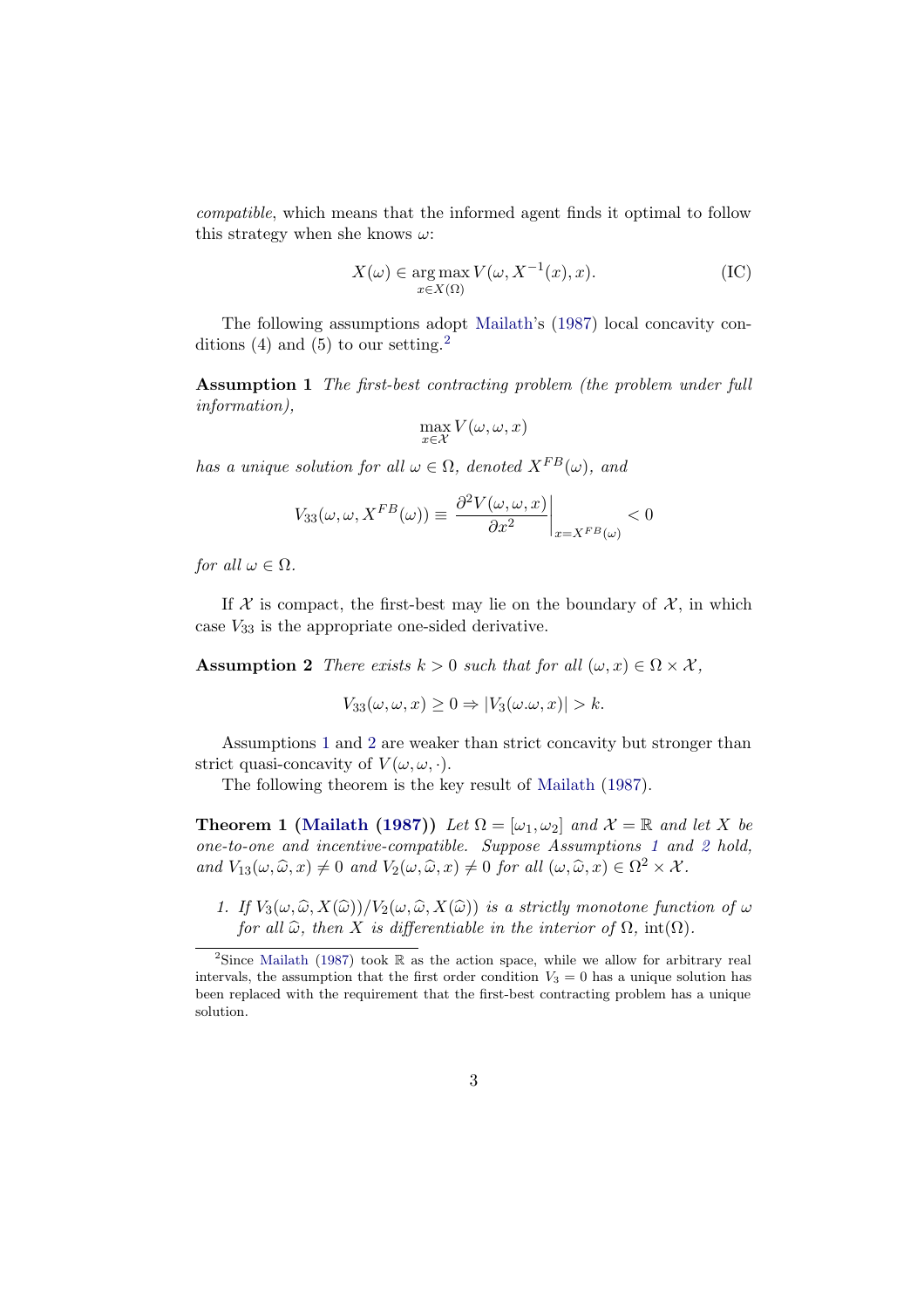- 2. (a) If  $X(\omega_1) = X^{FB}(\omega_1)$  and  $V_2(\omega, \widehat{\omega}, x) > 0$  for all  $(\omega, \widehat{\omega}, x) \in \Omega^2$  $X$ , then X is differentiable on  $\Omega$ .
	- (b) If  $X(\omega_2) = X^{FB}(\omega_2)$  and  $V_2(\omega, \widehat{\omega}, x) < 0$  for all  $(\omega, \widehat{\omega}, x) \in \Omega^2$  ×  $\mathcal X$ , then X is differentiable on  $\Omega$ .

If  $X$  is differentiable, then it satisfies the differential equation

$$
X'(\omega) = -\frac{V_2(\omega, \omega, X(\omega))}{V_3(\omega, \omega, X(\omega))}.
$$
 (DE)

The differential equation (DE) is a trivial consequence of the incentive constraint (IC), which yields the first-order condition  $V_2 + X'V_3 = 0$ , given differentiability.

The assumption that  $V_2$  never equals zero, and so never changes sign ("belief monotonicity") implies that the direction of belief manipulation the informed agent has an incentive to engage in is unambiguous: if  $V_2 > 0$ , she benefits from the uninformed side believing her to be of a higher type (respectively, of a lower type if  $V_2 < 0$ ). The assumption that  $V_{13}$  never changes sign ("type monotonicity") means that the informed agent's marginal utility from x is monotone in her type. Neither assumption need be satisfied in standard examples, as the following section shows.

The condition that  $V_3/V_2$  is a strictly monotone function of  $\omega$  for all  $(\widehat{\omega}, X(\widehat{\omega}))$  is a weak form of single crossing; we discuss the role of the single crossing property when we introduce Theorem [4](#page-14-0).

For signaling games satisfying standard monotonicity properties, the initial value condition pinning down the value of X at either  $\omega_1$  or  $\omega_2$  in parts 2a and b of Theorem [1](#page-4-0) is a simple consequence of sequential rationality:<sup>3</sup> Suppose  $V_2 > 0$ . Then  $\hat{\omega} = \omega_1$  is the worst belief the uninformed agents can have about the informed agent. It is then immediate that in any Nash equilibrium with X separating, if  $X^{FB}(\omega_1) \in X(\Omega)$  then  $X(\omega_1) = X^{FB}(\omega_1)^{4}$ . On the other hand, if  $X^{FB}(\omega_1) \notin X(\Omega)$ , then in response to a deviation to the action  $x = X^{FB}(\omega_1)$ , sequential rationality requires the uninformed agents to choose a best reply to *some* belief, and  $V_2 > 0$  again implies that  $\omega_1$  has a profitable deviation.

<sup>4</sup>Suppose  $X^{-1}(X^{FB}(\omega_1)) = \omega' \neq \omega_1$ . Then,

$$
V(\omega_1, \omega', X^{FB}(\omega_1)) > V(\omega_1, \omega_1, X^{FB}(\omega_1)) > V(\omega_1, \omega_1, X(\omega_1)),
$$

and so X is not incentive compatible, a contradiction.

<sup>3</sup>For signaling games with finite type and action spaces, sequential rationality is formalized as sequential equilibrium ([Kreps and Wilson](#page-27-0), [1982\)](#page-27-0), and with infinite type and action spaces, by various versions of perfect Bayes equilibrium.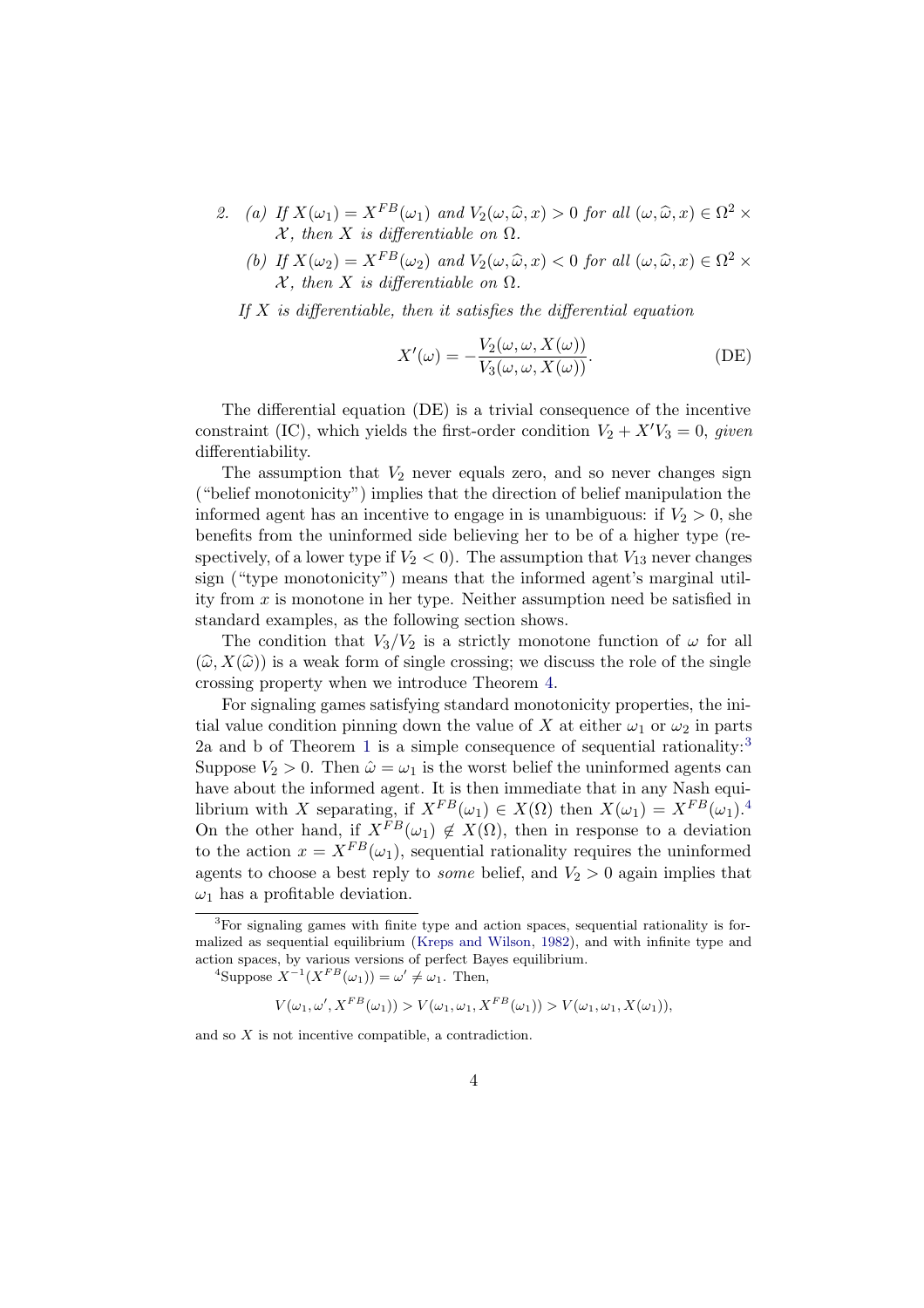### <span id="page-6-0"></span>3 Three Examples

#### 3.1 Equity Issues

The classic model of equity issues is due to [Leland and Pyle](#page-27-0) [\(1977\)](#page-27-0). It considers an owner of a firm who wants to raise funds on the stock market by selling her holdings. The uninformed side of the market is "the stock market": a large group of equally informed and well-diversified investors. Investors are willing to invest if in expectation they earn the risk-free rate, normalized to 0.

The company is worth  $\omega + \varepsilon$  in the future, where  $\omega \in \Omega = [\omega_1, \infty)$  is a positive number and  $\varepsilon$  is a zero-mean random variable defined on an interval  $[\varepsilon, \overline{\varepsilon}]$ . The expected value of the firm, therefore, is  $\omega$ . The owner has personal wealth (outside the firm) of  $w_0$  and is risk-averse, with an increasing, strictly concave, twice continuously differentiable money utility function U. The capital market is risk-neutral. The owner considers diversifying his risk by selling a fraction  $1 - x$  of the firm in exchange for a payment of t by the capital market.

The owner's utility from an allocation  $(x, t) \in [0, 1] \times \mathbb{R}$  is

$$
E_{\varepsilon}U(x(\omega + \varepsilon) + w_0 + t) \tag{2}
$$

and that of the capital market (using risk-neutrality)

$$
(1-x)\omega - t.\t\t(3)
$$

Because the owner is risk-averse, the first-best is  $X^{FB}(\omega) = 0$ , i.e., to sell the firm completely, regardless of  $\omega$ . The interaction between the two sides of the market is given by a signaling game in which the owner, knowing the value of  $\omega$ , proposes an equity issue  $(x, t)$  which the stock market accepts or rejects.

As is well known, this game has a large number of equilibria. The literature usually considers equilibria with (i) maximum information transmission that (ii) leave zero expected profits to the market conditional on each type. Property (i) restricts attention to strategies  $(X, T) : \Omega \to [0, 1] \times \mathbb{R}$ that are one-to-one (fully separating), while property (ii) implies transfers  $T(\widehat{\omega}) = (1-x)\widehat{\omega}$ , where  $\widehat{\omega}$  is the inferred expected value of the firm. One can then ignore  $t = T(\hat{\omega})$  in the analysis and denote a strategy of the informed player (the owner) by  $X(\omega)$ .

The payoff function  $V$  of the informed investor as defined in  $(1)$  $(1)$  is

$$
V(\omega, \widehat{\omega}, x) = E_{\varepsilon} U(w_0 + x(\omega + \varepsilon) + (1 - x)\widehat{\omega}). \tag{4}
$$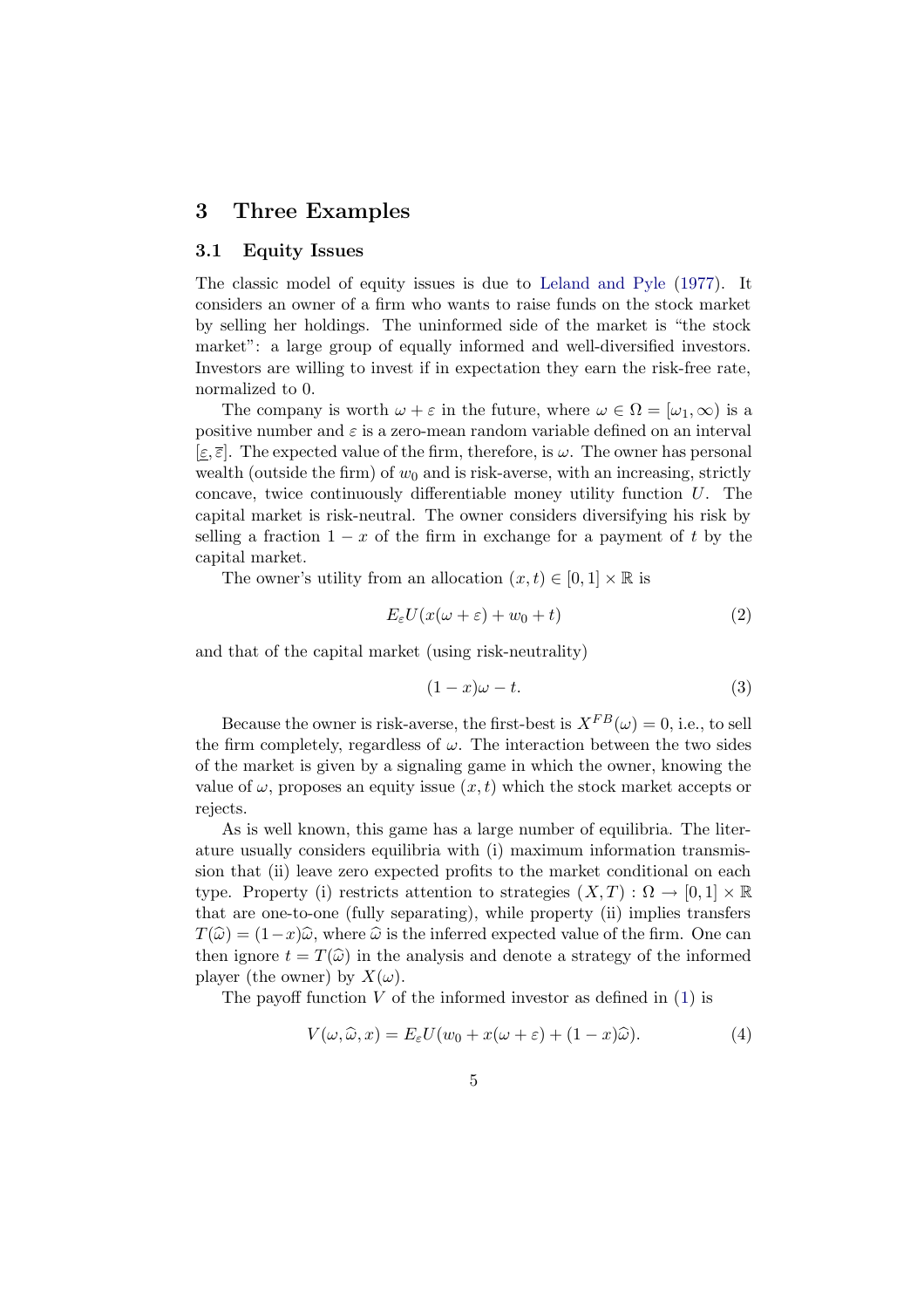We have

$$
V_2(\omega, \widehat{\omega}, x) = (1 - x)E_{\varepsilon}U'(w_0 + x(\omega + \varepsilon) + (1 - x)\widehat{\omega}),
$$

and

$$
V_{13}(\omega, \widehat{\omega}, x) = E_{\varepsilon} U'(w_0 + x(\omega + \varepsilon) + (1 - x)\widehat{\omega}) + x(\omega - \widehat{\omega}) E_{\varepsilon} U''(w_0 + x(\omega + \varepsilon) + (1 - x)\widehat{\omega}).
$$

Simple examples show that in general  $V_{13}$  can be 0, violating typemonotonicity. Furthermore,  $\Omega$  is not compact.

#### 3.2 Market Microstructure

Consider a market for a risky asset in which risk neutral market makers provide liquidity to an informed trader who, depending on her private information, may wish to buy or sell the risky asset. Following [Glosten](#page-26-0) [\(1989](#page-26-0)), we refer to the informed trader as the investor. Let  $x \in \mathbb{R}$  denote the quantity of the risky asset traded by the investor, with  $x > 0$  corresponding to a purchase and  $x < 0$  to a sale. The corresponding monetary transfer from the investor to the market maker is denoted by  $t \in \mathbb{R}$ ; if  $t < 0, -t$  is the amount received by the investor. If as in standard market microstructure theory, p is the price of the asset, then  $t = px$ .

The following is Mailath and Nöldeke's ([2008](#page-27-0)) generalization of [Glosten](#page-26-0) [\(1989\)](#page-26-0). The final value of the risky asset is  $\nu = s + \varepsilon$ . The investor privately observes s and her endowment  $\theta$  of the risky asset before trade takes place. The random variables  $(s, \theta)$  describing the investor's private information are uncorrelated and elliptically distributed ([Fang, Kotz, and Ng,](#page-26-0) [1990](#page-26-0)) with variances  $\sigma_s^2 > 0$  and  $\sigma_{\theta}^2 > 0$ . The random variable  $\varepsilon$ , realized after trade, is normally distributed with variance  $\sigma_{\varepsilon}^2 > 0$  and independent of  $(s, \theta)$ . The variables s,  $\varepsilon$ , and  $\theta$  all have zero mean.

After a trade x resulting in a monetary transfer  $t$ , the investor's final wealth is  $w = (x + \theta)(s + \varepsilon) - t$ . (The risk-free rate and the investor's initial money holdings are assumed to be zero.) The investor has CARA preferences with risk aversion parameter  $\gamma > 0$ . As  $\varepsilon$  is normally distributed this yields, as usual, a quadratic representation of the investor's preferences over  $(x, t) \in \mathbb{R}^2$  conditional on her private information. Defining

$$
r \equiv \gamma \sigma_{\varepsilon}^2 > 0,\tag{5}
$$

such a representation is given by

$$
\mathcal{U}(x,t \mid s,\theta) = (s - r\theta)x - rx^2/2 - t.
$$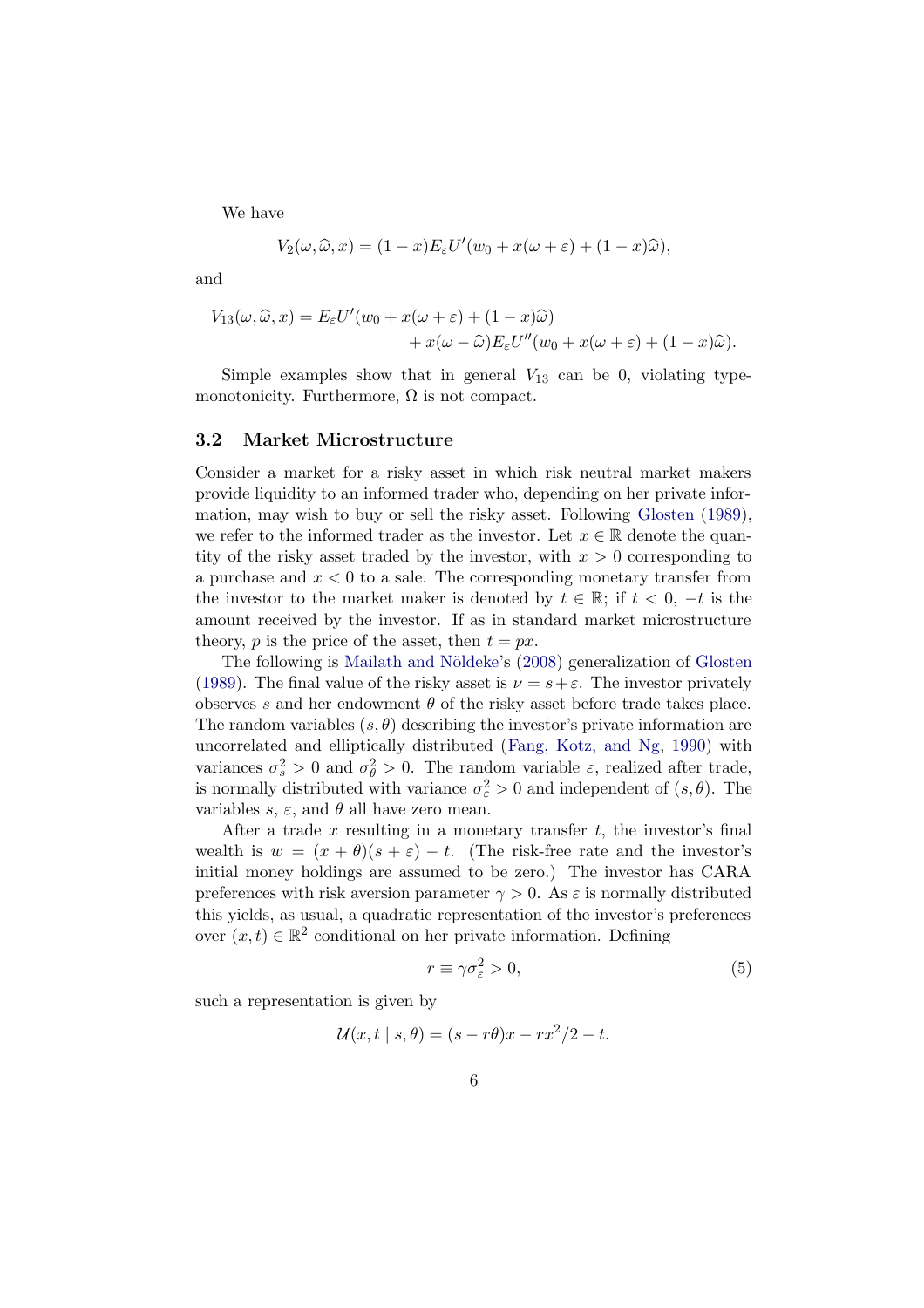<span id="page-8-0"></span>While the private information of the investor is two-dimensional, her preferences depend on this information only through the one-dimensional variable  $s - r\theta$ , which reflects a blend of the investor's informational and hedging motives for trade. Setting

$$
\omega \equiv E[\nu \mid s - r\theta] = E[s + \varepsilon \mid s - r\theta],
$$

the linear conditional expectation property of elliptically distributed random variables [\(Hardin](#page-26-0), [1982\)](#page-26-0) implies

$$
\omega = \frac{s - r\theta}{b},\tag{6}
$$

where

$$
b \equiv \frac{\sigma_s^2 + r^2 \sigma_\theta^2}{\sigma_s^2} > 1. \tag{7}
$$

Conditional on  $\omega$ , the investor's preferences over trade-transfer pairs are thus described by the utility function

$$
\mathcal{U}(x,t \mid \omega) = b\omega x - rx^2/2 - t. \tag{8}
$$

Market makers are risk neutral and maximize expected trading profits. It suffices to consider aggregate trading profits  $t - \nu x$ . Conditional on  $\omega$ , expected aggregate trading profits are given by

$$
\mathcal{V}(x, t \mid \omega) = t - \omega x. \tag{9}
$$

The analysis of the model can be conducted in the reduced form environment, with the investor's private information summarized by her onedimensional type  $\omega$  and payoff functions given by (8) for the investor and (9) for market makers.

The above assumptions on the information structure and traders' preferences are as in [Glosten](#page-26-0) ([1989](#page-26-0)), with the important exception that the random variables  $(s, \theta)$  describing the investor's private information are not required to be normally distributed. The assumption that these variables are elliptically distributed is enough to yield payoff functions (8) and (9) identical to those arising in [Glosten'](#page-26-0)s [\(1989](#page-26-0)) normal environment (and used in [Hellwig'](#page-26-0)s [\(1992](#page-26-0)) analysis of Glosten's competitive model).<sup>5</sup> If  $\omega$  is normally distributed, then the support  $\Omega$  of its distribution is  $\mathbb{R}$ , but in general,  $\Omega$  can be bounded (it must contain 0 as its midpoint).

<sup>&</sup>lt;sup>5</sup>The distribution of  $\omega$  is not completely arbitrary, as (6) determines  $\omega$  as a function of the elliptically distributed random variables  $(s, \theta)$  and the underlying parameters  $\gamma$  and  $\sigma_{\epsilon}^2$ . In particular, the distribution function of  $\omega$  is symmetric and has finite variance (see Mailath and Nöldeke ([2008](#page-27-0)) for details).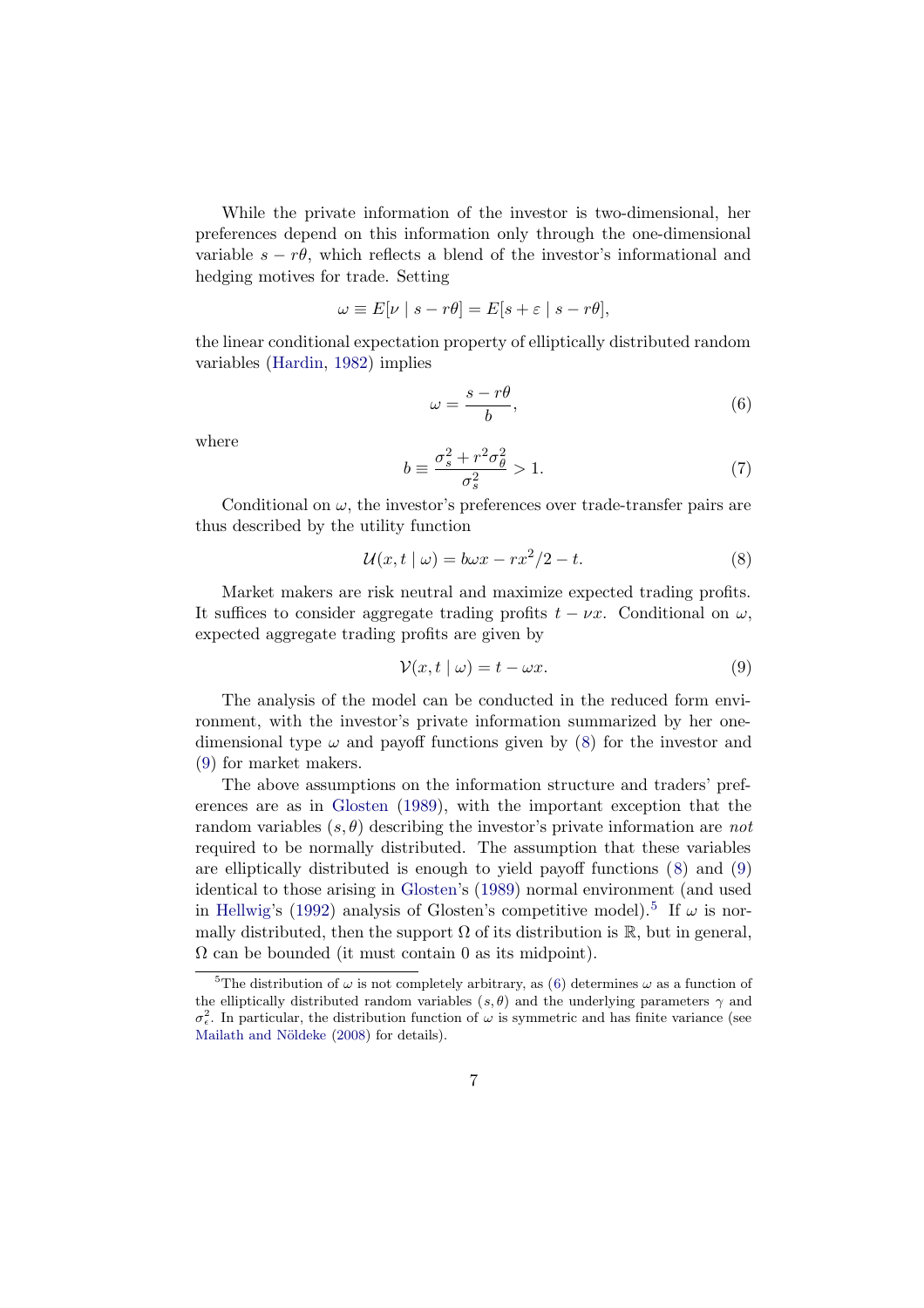<span id="page-9-0"></span>The strategic interaction between the two sides of the market is a screening game in which the market makers compete for the investor's trade. Hence, each market maker i offers a menu  $\{(X_i(\omega), T_i(\omega))_{\omega \in \Omega} : X_i(\omega) \in$  $\mathbb{R}, T_i(\omega) \in \mathbb{R}, \forall \omega \in \Omega$  of trading possibilities to the informed investor, and the investor then chooses one allocation  $(X_i(\widehat{\omega}), T_i(\widehat{\omega}))$  from one menu.

We again consider outcomes with maximum information transmission, i.e., trading schedules that are separating with respect to  $\omega$ . Competition between market makers implies that if there exists a separating equilibrium in the screening game, each market maker must make zero expected profits on each type. By ([9](#page-8-0)), this means

$$
T_i(\omega) = \omega X_i(\omega) \quad \text{for all } \omega \in \Omega \text{ and all } i. \tag{10}
$$

Hence, the trading schedule schedule pins down the pricing schedule.

By  $(8)$ , the payoff function V of the informed investor as defined in  $(1)$  $(1)$  $(1)$ is then

$$
V(\omega, \widehat{\omega}, x) = (b\omega - \widehat{\omega})x - rx^2/2.
$$
 (11)

We have

$$
V_2(\omega, \widehat{\omega}, x) = -x, \qquad (12)
$$

$$
V_{13}(\omega, \widehat{\omega}, x) = b,\tag{13}
$$

and 
$$
\frac{d}{d\omega} \left\{ \frac{V_3(\omega, \hat{\omega}, x)}{V_2(\omega, \hat{\omega}, x)} \right\} = -\frac{b}{x}.
$$
 (14)

Equations (12) and (14) violate the assumptions of Theorem [1](#page-4-0). Furthermore, while it is possible in the equity issue model of the previous subsection to restrict  $\Omega$  arbitrarily to a compact interval, the case of an unbounded  $\Omega$ is important in this case (arising, for example, when  $\omega$  is normal).

#### 3.3 Security Design

The fundamental question in corporate finance is how to allocate the cash flow generated by a firm's assets among its different providers of capital. [DeMarzo and Duffie](#page-26-0) ([1999\)](#page-26-0) have argued that this problem should be analyzed in two steps. First, the firm's owners or managers design the security, and second the security is sold to investors. Since the second step may take place significantly later than the first, the firm may have obtained private information concerning the security's payoff once it sells the security. For this second step, [DeMarzo and Duffie](#page-26-0) ([1999\)](#page-26-0)) therefore consider the following game.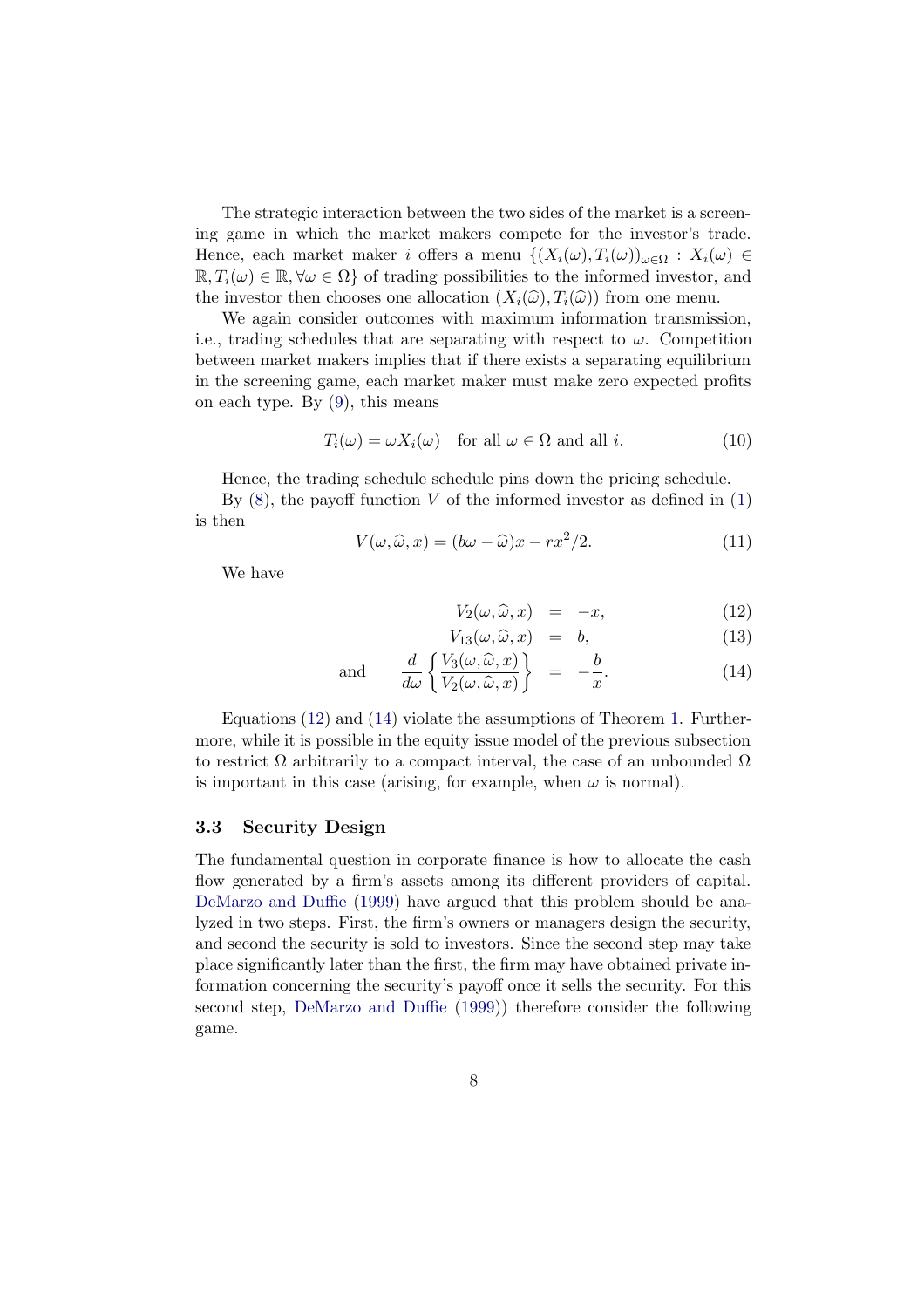<span id="page-10-0"></span>The security has an expected payoff  $\omega \in \Omega$ , where  $\omega$  is private information of the firm and  $\Omega \subset \mathbb{R}$  is a potentially unbounded interval with left endpoint  $\omega_1$ . The firm considers selling a quantity  $x \in [0, 1]$  of the security to market investors. There are gains from trade because the firm discounts the security's cash flows at a higher rate than the market. Let  $\delta$  < 1 be the firm's discount rate relative to that of the market (which is normalized to 1). The firm and the market are both risk-neutral. If the firm sells the amount x of the security for a total of  $t$ , the firm's payoff is

$$
t + (1 - x)\delta\omega \tag{15}
$$

and the market investors' payoff is

$$
x\omega - t.\t\t(16)
$$

Market investors are competitive and must make zero expected profits for each value of  $\omega$ . Hence, if they believe the expected value of the security to be  $\hat{\omega}$ , they will pay  $t = x\hat{\omega}$ . Inserting this into (15) yields the payoff function  $V$  of the informed investor as defined in  $(1)$  $(1)$  $(1)$ :

$$
V(\omega, \widehat{\omega}, x) = x\widehat{\omega} + (1 - x)\delta\omega
$$
  
=  $\delta\omega + (\widehat{\omega} - \delta\omega)x$ .

The informed agent's payoff function  $V$  is linear in  $x$  and therefore violates Assumption [1](#page-4-0) of Theorem [1.](#page-4-0)

### 4 The Generalized Theorems

In this section, we provide two theorems that significantly expand the applicability of Theorem [1.](#page-4-0)Our first result is that incentive-compatibility implies differentiability in models with linear payoffs and compact choice sets, as in [DeMarzo and Duffie](#page-26-0) [\(1999\)](#page-26-0).

**Assumption 3** The set X is compact and the function V is affine in  $x \in \mathcal{X}$ .

$$
V(\omega, \widehat{\omega}, x) = A(\omega, \widehat{\omega}) + B(\omega, \widehat{\omega})x,\tag{17}
$$

with  $B(\omega, \omega) \neq 0$  for all  $\omega \in \Omega$ .

Under Assumption 3,  $X^{FB}(\omega)$  is on the boundary of X.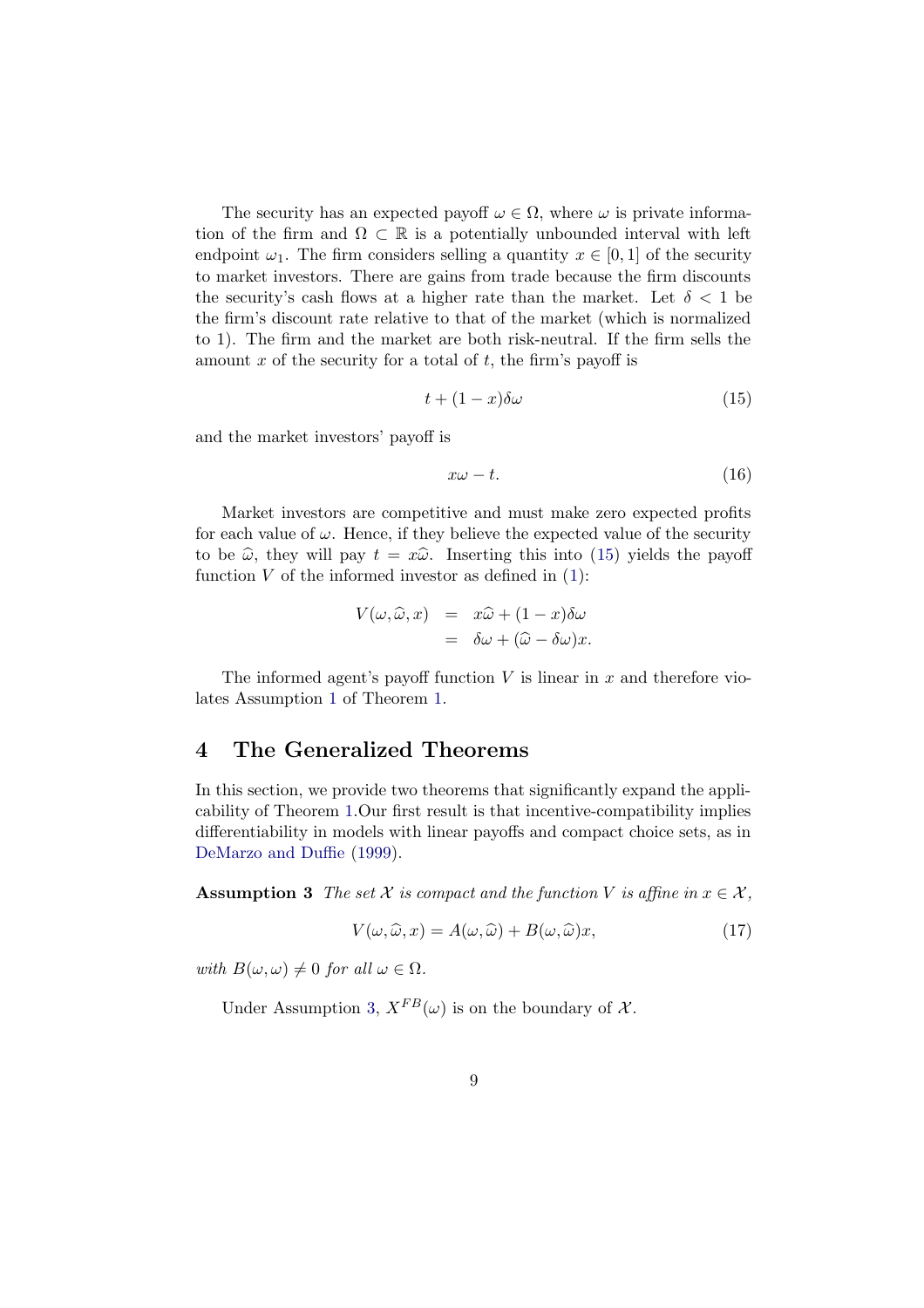<span id="page-11-0"></span>**Theorem 2** Let  $\Omega$  and  $\mathcal X$  be intervals in  $\mathbb R$  and let X be one-to-one and incentive-compatible. Suppose Assumption [3](#page-10-0) holds. Then  $X$  is differentiable at every  $\omega \in \Omega$  and satisfies the linear differential equation

$$
B(\omega,\omega)X'(\omega) + B_2(\omega,\omega)X(\omega) = -A_2(\omega,\omega). \tag{18}
$$

Theorem [2](#page-10-0) is useful because many standard models in corporate finance, as in Industrial Organization, work with linear preferences, which often gives rise to valuations  $V$  of the form  $(17)$  $(17)$ . The theorem is surprising because constrained optimization problems with linear objective functions often yield discontinuous solutions. Interestingly, the assumption that the action set  $\mathcal X$  is compact does not force the solution to lie on the boundary: the optimal X typically lies in the interior of  $\mathcal{X}$ . Instead, compactness is needed to prove that for any  $\omega_0$  and any sequence  $\omega_n \to \omega_0$ ,  $V(\omega_0, \omega_0, X(\omega_n)) \to V(\omega_0, \omega_0, X(\omega_0))$ . This is a crucial insight that helps to establish the continuity of  $X$ , from which, in turn the differentiability of X can be deduced.

Instead of assuming compactness of  $X$ , this insight can also be proved by our relaxed concavity assumptions [1](#page-4-0) and [2.](#page-4-0)

**Theorem 3** Suppose  $\Omega$  and  $\mathcal X$  are connected subsets of  $\mathbb R$  and  $X$  is one-toone and incentive-compatible. Suppose Assumptions [1](#page-4-0) and [2](#page-4-0) hold.

- 1. For any  $\omega \in \Omega$ , if  $X(\omega) = X^{FB}(\omega)$  then X is continuous at  $\omega$ .
- 2. For any  $\omega_0 \in \text{int}(\Omega)$ , if  $V(\omega_0, \omega_0, \cdot)$  is a monotone function in x, and if either  $X(\omega_0) \neq X^{FB}(\omega_0)$  or  $V_2(\omega_0, \omega_0, X^{FB}(\omega_0)) \neq 0$ , then X is differentiable at  $\omega_0$ .
- 3. Suppose  $V_{13}(\omega,\omega,x) \neq 0$  for all  $(\omega,x) \in \Omega \times \mathcal{X}$ ,  $V_2(\omega,\widehat{\omega},X(\widehat{\omega})) \neq 0$  for all  $\omega, \widehat{\omega} \in \Omega$ , and  $V_3(\omega, \widehat{\omega}, X(\widehat{\omega}))/V_2(\omega, \widehat{\omega}, X(\widehat{\omega}))$  is a strictly monotone function of  $\omega$  for all  $\widehat{\omega}$ . Then X is differentiable on  $\text{int}(\Omega)$ .
- 4. Assume that  $V_{13}(\omega,\omega,x) \neq 0$  and  $V_{12}(\omega,\omega,x) \leq 0$  for all  $(\omega,x) \in$  $\Omega \times \mathcal{X}$ . If  $V_2(\omega, \omega, X(\omega)) > 0$  or if  $V_2(\omega, \omega, X(\omega)) < 0$  for all  $\omega$  in an open subset  $\Omega_0 \subset \Omega$ , then X is differentiable on  $\Omega_0$ .
- 5. Assume that  $V_{13}(\omega, \omega, x) \neq 0$  for all  $(\omega, x) \in \Omega \times \mathcal{X}$ .

(i) Assume that  $\Omega = [\omega_1, \omega_2]$  or  $\Omega = [\omega_1, \infty)$  and that  $X(\omega_1) =$  $X^{FB}(\omega_1)$ . If  $V_2(\omega,\omega,X(\omega)) > 0$  for all  $\omega \in \Omega$  then X is differentiable on Ω,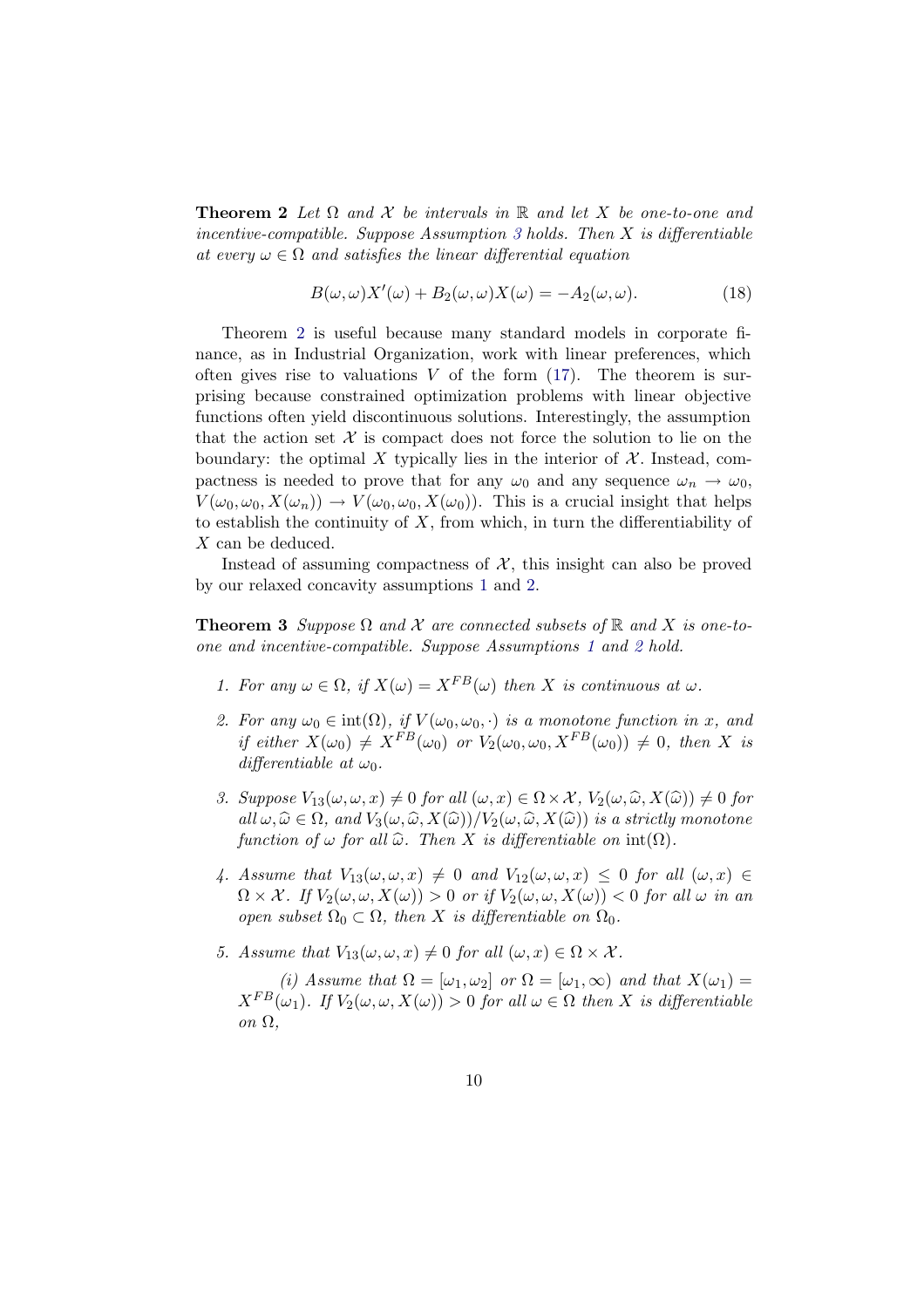(ii) Assume that  $\Omega = [\omega_1, \omega_2]$  or  $\Omega = (-\infty, \omega_2]$  and that  $X(\omega_2) =$  $X^{FB}(\omega_2)$ . If  $V_2(\omega, \omega, X(\omega)) < 0$  for all  $\omega \in \Omega$  then X is differentiable on Ω.

At all points of differentiability, X satisfies the differential equation  $(DE)$ .

The proof of both theorems, which recycles Mailath's original proof and adds a number of new elements, is in the appendix.

Theorem [3](#page-11-0) generalizes Theorem [1](#page-4-0) in several respects. First, the theorem does not assume compactness of  $\Omega$ . The argument is not entirely trivial because Mailath's proof uses uniform convergence (for which compactness is needed) and exploits the behavior of X on the boundary of  $\Omega$ . Second, the assumptions on the partial derivatives need not hold for all  $(\omega, \hat{\omega}, x) \in$  $\Omega^2 \times \mathcal{X}$ . Here, the necessary changes in Mailath's proof are simple, but the new generality is useful because (i) the restriction to the diagonal  $\hat{\omega} = \omega$ has bite and (ii) usually there is some a priori information about the graph of X that can be used.

Theorem [3](#page-11-0).1 is a useful partial result that follows directly from Mailath's proof. The assumption in this statement seems difficult to verify a priori, because one needs to know  $X$ , which one actually wants to characterize. However, since it is more difficult to show the continuity of  $X$  than deducing the differentiability from the continuity of  $X$ , this statement is useful to "fill" possible holes" left by the other statements. Subsection [5.](#page-14-0)2 provides an example for this technique.

Theorem [3](#page-11-0).5 clarifies the role of the boundary conditions in Theorem [1](#page-4-0) and shows that only one boundary condition is necessary to obtain the result. This extends the validity of the theorem to the case of intervals that are either unbounded from below or from above. Theorem [3](#page-11-0).3 is the same statement as in Theorem [1](#page-4-0) but without the restrictions on  $\Omega$ . The comparison of Theorem [3.](#page-11-0)3 and Theorem [3.](#page-11-0)5 therefore extends and clarifies [Mailath](#page-27-0)'s [\(1987\)](#page-27-0) observation that in order to prove differentiability one can use single crossing or a boundary condition. $6$ 

The two more substantial results are Theorem [3.](#page-11-0)2 and Theorem [3.](#page-11-0)4. They also show that in order to prove differentiability, neither single crossing nor a boundary condition are necessary. Theorem [3.](#page-11-0)2 is useful because

 ${}^{6}$ However, note that these two are not the only alternatives, as Theorems [2](#page-10-0) and [3](#page-11-0) show. The single-crossing property is a standard condition on the indifference curves of the informed agent (we discuss it in more detail below).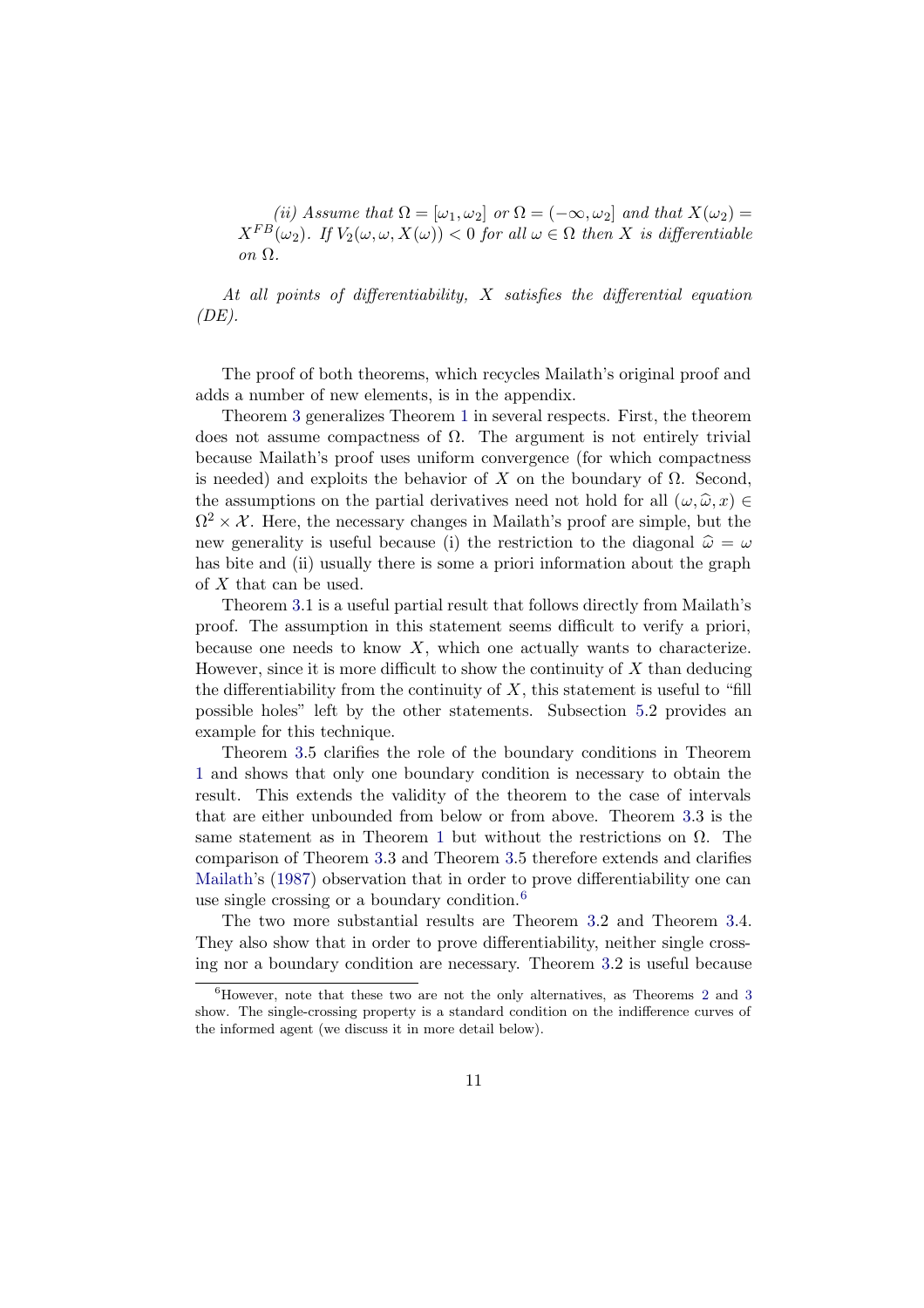the required monotonicity is often easy to verify, and is structurally novel because it is local (i.e., it only requires conditions at  $\omega_0$  to establish differentiability at  $\omega_0$ ). Unlike the statements in Theorem [1](#page-4-0), Theorem [3.](#page-11-0)4 only requires assumptions on  $V_2$  for  $\omega$  in a subset  $\Omega_0 \subset \Omega$ . This is particularly useful if the regularity assumptions for  $V$  are known not to hold on the whole domain. The condition  $V_{12} \leq 0$  ("manipulation monotonicity") in this statement is mild and satisfied in all examples we know of. It requires that the informed agent's gain from manipulating the uninformed beliefs upwards does not increase in her type.

Theorems [2](#page-10-0) and [3](#page-11-0) identify conditions under which incentive-compatibility implies differentiability. To complete our discussion we now briefly turn to the question under what conditions the converse is true, i.e. when differentiability implies incentive-compatibility. Under the assumption of Theorem [1](#page-4-0), [Mailath](#page-27-0) [\(1987](#page-27-0), Theorem 3) showed that the converse holds if V satisfies the single-crossing property on the graph of  $X$ . The next theorem shows that this statement continues to be true under weaker assumptions. Moreover, the property is also locally necessary (the statement of [Mailath](#page-27-0) ([1987](#page-27-0), Theorem 3) is incorrect).

The [Spence](#page-27-0) [\(1973\)](#page-27-0)-[Mirrlees](#page-27-0) [\(1971](#page-27-0)) single-crossing property requires the agent's marginal rate of substitution between her action  $(x)$  and that of the uninformed agents be appropriately monotone in her type. In our examples, the uninformed agents' action is a monetary transfer, and as is typical, the action is monotone in beliefs about type. Consequently, in our reduced form model, the appropriate marginal rate of substitution is between  $\hat{\omega}$  and x, that is,  $V_3(\omega, \hat{\omega}, x) / V_2(\omega, \hat{\omega}, x)$ . The adjective "appropriately" captures the requirement that, for example, in job market signaling, single crossing is implied by more (rather then less) able workers having a lower marginal cost of education. If less able workers have the lower marginal cost of education, then the marginal rate substitution between education and wage is an increasing function of ability. While monotonic, such a marginal rate of substitution precludes the existence of a separating equilibrium.

The single-crossing property imposes a uniform structure on the derivatives of V that implies global optimality from the first-order condition (which is essentially the differential condition (DE)). Conversely, the second-order condition for local optimality implied by incentive-compatibility is essentially the local single-crossing condition.

The following theorem on the role of single crossing is proved in the appendix. Since  $X'$  and  $V_2$  do not change sign, ([19\)](#page-14-0) and ([20](#page-14-0)) both imply that  $V_3(\omega, \hat{\omega}, x)/V_2(\omega, \hat{\omega}, x)$  is monotonic in  $\omega$  (with the signs of X' and V<sub>2</sub> jointly determining the appropriate monotonicity). Condition ([19\)](#page-14-0) implies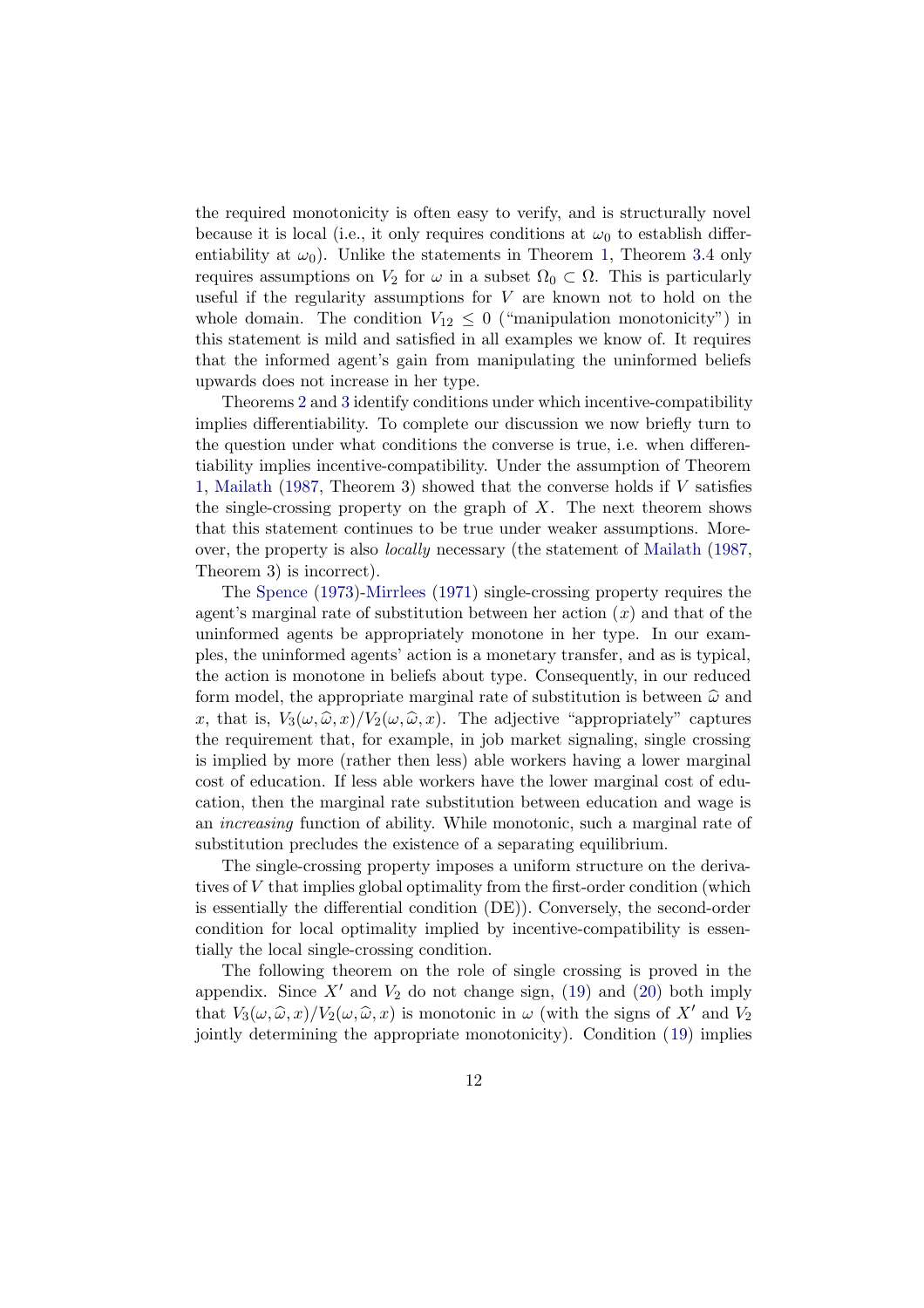<span id="page-14-0"></span>a global monotonicity, in that it holds everywhere on the graph of  $X$ , while (20) implies a local monotonicity, in that it only holds for the derivative evaluated at  $\hat{\omega} = \omega$ .

**Theorem 4** Assume that the one-to-one function X is continuous on  $\Omega$ and satisfies the differential equation (DE) on the interior of  $\Omega$ . Suppose  $V_2(\omega, \widehat{\omega}, X(\widehat{\omega})) \neq 0$  for all  $\omega, \widehat{\omega} \in \Omega$ .

1. If

$$
X'(\omega)V_2(\omega,\widehat{\omega},X(\widehat{\omega}))\frac{d}{d\omega}\left\{\frac{V_3(\omega,\widehat{\omega},X(\widehat{\omega}))}{V_2(\omega,\widehat{\omega},X(\widehat{\omega}))}\right\} \ge 0\tag{19}
$$

for all  $\omega, \widehat{\omega} \in \Omega$ , then X is incentive-compatible.

2. If X is incentive-compatible, then

$$
X'(\omega)V_2(\omega,\omega,X(\omega))\frac{d}{d\omega}\left\{\frac{V_3(\omega,\widehat{\omega},X(\widehat{\omega}))}{V_2(\omega,\widehat{\omega},X(\widehat{\omega}))}\right\}\Big|_{\widehat{\omega}=\omega}\geq 0\qquad(20)
$$

for all  $\omega \in \Omega$ .

## 5 The Examples Revisited

#### 5.1 Equity Issues

In equilibrium, the payoff of the informed party in the model of Section 3.1, [\(4](#page-6-0)), is strictly decreasing in x: under truth-telling  $(\hat{\omega} = \omega)$ , investors pay the expected value of the firm, and any share the informed owner holds yields a mean-preserving spread around the mean. Since the informed owner is riskaverse, her utility is therefore decreasing in the size of her shareholdings. Since  $V_2(\omega, \omega, 0) > 0$  for all  $\omega$ , the conditions of Theorem [3.](#page-11-0)2 are satisfied.

Note that the conditions are not satisfied for  $\omega = \omega_1$  (the left boundary), and indeed we have  $X'(\omega_1) = \infty$ .

#### 5.2 Market Microstructure

From ([11\)](#page-9-0), the first-best in the model of Section 3.2 is given by

$$
X^{FB}(\omega) = \frac{b-1}{r}\omega.
$$

Under any competitive incentive-compatible separating price-quantity schedule, type  $\omega = 0$  must get her first-best allocation,  $x = 0$ .<sup>7</sup> Separation

<sup>&</sup>lt;sup>7</sup>Since  $V(0,0,X(0)) \ge 0$  (type  $\omega = 0$  has the option of choosing  $x = 0$ ), and  $V(0,0,x) =$  $-rx^2/2$ , which is strictly negative if  $x \neq 0$ , we have  $X(0) = 0$ .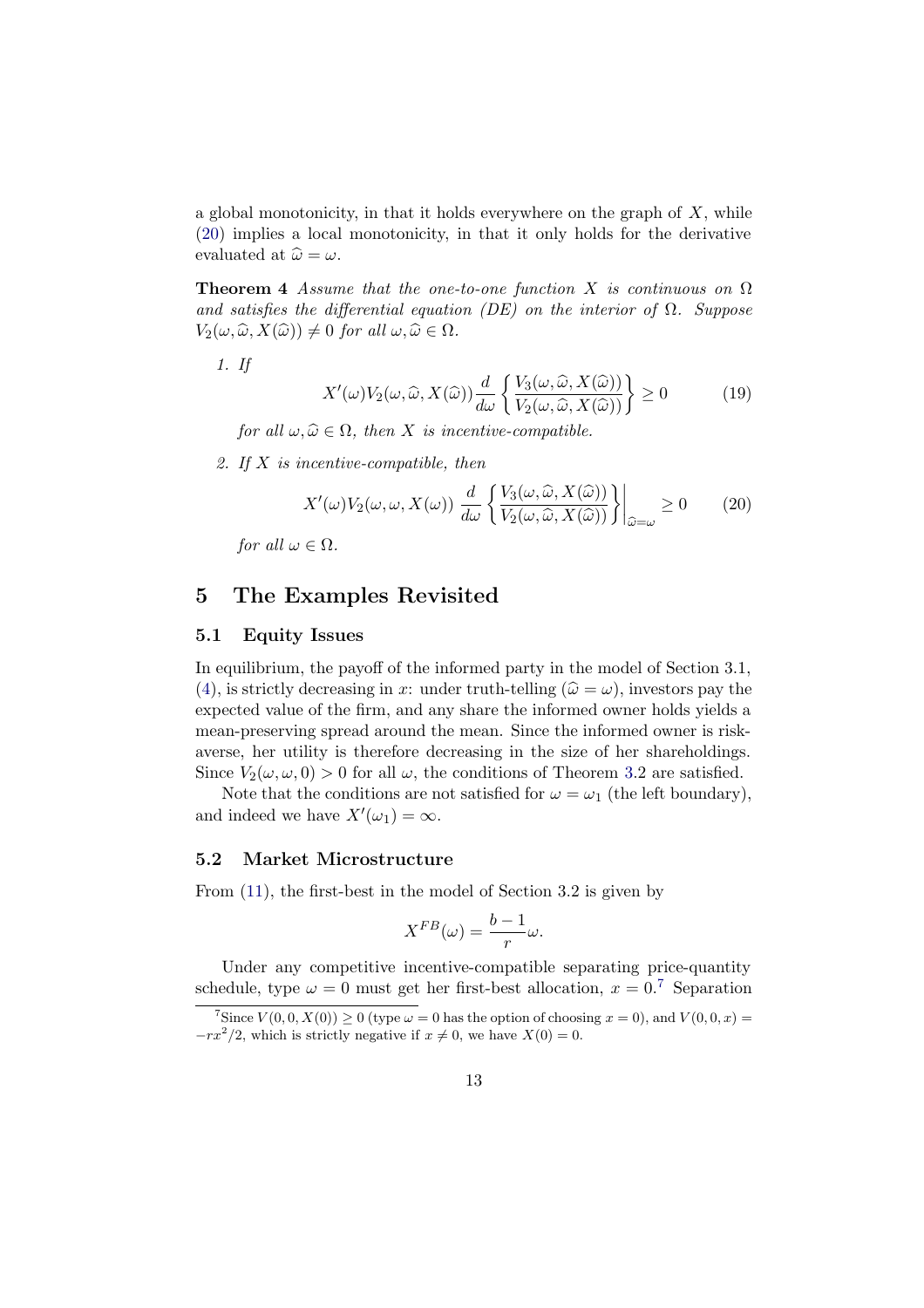<span id="page-15-0"></span>then implies that every other type must choose a non-zero quantity. Hence,  $V_2(\omega, \omega, X(\omega)) \neq 0$  for all  $\omega \neq 0$  by ([12\)](#page-9-0). Since  $V_{12} \equiv 0$ , Theorem [3.](#page-11-0)4 therefore implies that any incentive-compatible schedule  $X$  must be differentiable on the open sets  $(0, \infty)$  and  $(-\infty, 0)$ .

By Theorem [3](#page-11-0).1, the schedule X is continuous at  $\omega = 0$ . Calculating the derivatives of X on  $(0, \infty)$  and  $(-\infty, 0)$  from (DE) shows that the left-hand and right-hand derivative of X at  $\omega = 0$  exist and are identical. Hence, X is differentiable on all of Ω.

One of the main insights in [Glosten](#page-26-0) [\(1989\)](#page-26-0) is his non-existence result. In particular, he shows that in the case  $b \leq 2$ , the differential equation (DE) for  $\Omega = \mathbb{R}$  does not have a separating solution (see also [Hellwig](#page-26-0) [\(1992\)](#page-26-0)). His conclusion is that too much competition can be detrimental for market activity. This conclusion requires that every equilibrium trading schedule is differentiable, a result missing in [Glosten](#page-26-0) ([1989\)](#page-26-0), but which is implied by Theorem [3](#page-11-0).

It is worth noting that [Glosten](#page-26-0)'s [\(1989](#page-26-0)) conclusion also requires viewing separation as an implication of competition. Without an appeal to refine-ments (see footnote [1](#page-3-0)), there is no foundation for such a view.<sup>8</sup> [Mailath](#page-27-0) and Nöldeke ([2008](#page-27-0)) argue that competitive pricing does not lead to market breakdown, even in the presence of extreme adverse selection (in the sense of unbounded supports of the private information).

#### 5.3 Security Design

Since the firm's payoff function  $V$  is linear in  $x$ , if the firm's strategy  $X$  is incentive-compatible and one-to-one, Theorem [2](#page-10-0) implies that it is differentiable for all  $\omega > 0$  and satisfies the differential equation

$$
(1 - \delta)\omega X'(\omega) + X(\omega) = 0.
$$
\n(21)

It can be easily verified that (21) has the solution

$$
X(\omega) = a\omega^{-\frac{1}{1-\delta}},\tag{22}
$$

where  $a \geq 0$  is a constant of integration. Since  $X(\omega) \in [0, 1]$  by construction, (22) implies that  $\omega_1 = \inf \Omega$  and a must satisfy  $\omega_1 \geq a^{1-\delta}$  for a solution to exist. In particular, if the interaction in the model is a signaling game (as

 ${}^{8}$ [Gale](#page-26-0) ([1992](#page-26-0), [1996](#page-26-0)) describes a Walrasian approach to competition in markets with adverse selection that is related to the ideas of [Kohlberg and Mertens](#page-27-0) ([1986](#page-27-0)) and which yields similar conclusions.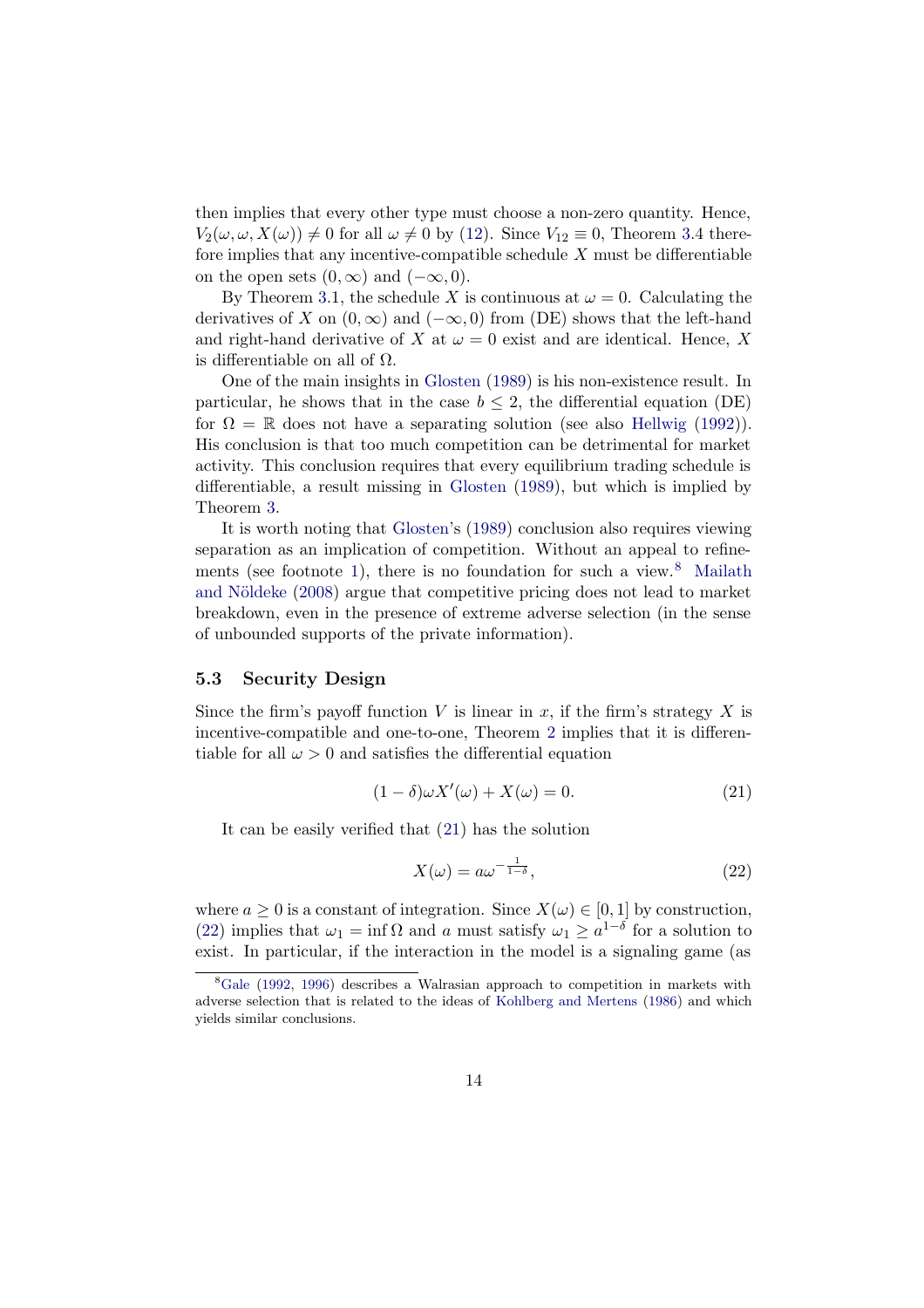<span id="page-16-0"></span>in Section 3 of [DeMarzo and Duffie](#page-26-0) [\(1999](#page-26-0))), then firm type  $\omega_1$  must obtain its most preferred allocation  $x = 1$ , and the constant of integration is

$$
a=\omega_1^{\frac{1}{1-\delta}}.
$$

Note that this implies that  $\Omega$  must be bounded away from 0 for a nontrivial solution to exist.<sup>9</sup>

## A Proofs of Theorems [2](#page-10-0) and [3](#page-11-0)

In what follows,  $\Omega$  and X are connected subsets of R, and X is a one-to-one function satisfying (IC).

**Lemma A** If X is continuous at  $\omega_0$  and  $V_3(\omega_0, \omega_0, X(\omega_0)) \neq 0$ , then X is differentiable at  $\omega_0$  with derivative

$$
X'(\omega_0) = -\frac{V_2(\omega_0, \omega_0, X(\omega_0))}{V_3(\omega_0, \omega_0, X(\omega_0))}.
$$

If  $\omega_0$  is on the boundary of  $\Omega$ , then the derivative is the appropriate one-sided derivative. This is essentially Proposition 2 of [Mailath](#page-27-0) [\(1987](#page-27-0)). Its proof requires no modification, since that proof only requires V be  $\mathcal{C}^2$  (in which case, it also has bounded derivatives on any compact neighborhood).

Lemma B Suppose either Assumptions [1](#page-4-0) and [2](#page-4-0) or Assumption [3](#page-10-0) hold. If X is continuous at  $\omega_0 \in \text{int}(\Omega)$  and either  $V_2(\omega_0, \omega_0, X^{FB}(\omega_0)) \neq 0$  or  $V_2(\omega_0, \omega_0, X(\omega_0)) \neq 0$ , then  $V_3(\omega_0, \omega_0, X(\omega_0)) \neq 0$  and Lemma A applies.

**Proof.** Observe that  $X(\omega_0)$  cannot be on the boundary of X, since it is both continuous at  $\omega_0$  and one-to-one. Thus, if  $X^{FB}(\omega_0)$  is on the boundary (as it is under Assumption [3](#page-10-0)), we immediately have  $X(\omega_0) \neq X^{FB}(\omega_0)$  and so  $V_3(\omega_0, \omega_0, X(\omega_0)) \neq 0$ .

Suppose  $X^{FB}(\omega_0) \in \text{int}(\mathcal{X})$  (and so it is Assumptions [1](#page-4-0) and [2](#page-4-0) that hold). Since  $X^{F\dot{B}}$  is continuous, for  $\eta$  sufficiently small and for all  $\omega \in$  $[\omega_0 - \eta, \omega_0 + \eta], X^{FB}(\omega) \in \text{int}(\mathcal{X})$  and so  $V_3(\omega, \omega, X^{FB}(\omega)) = 0.$ 

Suppose  $V_2(\omega_0, \omega_0, X^{FB}(\omega_0)) \neq 0$ . Then, for  $\eta > 0$  sufficiently small,  $V_2(\omega, \omega, X^{FB}(\omega)) \neq 0$  on the same neighborhood of  $\omega_0$ . The argument showing that  $X(\omega_0) \neq X^{FB}(\omega_0)$  is now identical to the proof of ([Mailath](#page-27-0), [1987,](#page-27-0) Proposition 3, p. 1362).

<sup>&</sup>lt;sup>9</sup>This result and solution ([22](#page-15-0)) are in [DeMarzo and Duffie](#page-26-0) ([1999](#page-26-0)), which cites an earlier unpublished version of their paper for the complete proof.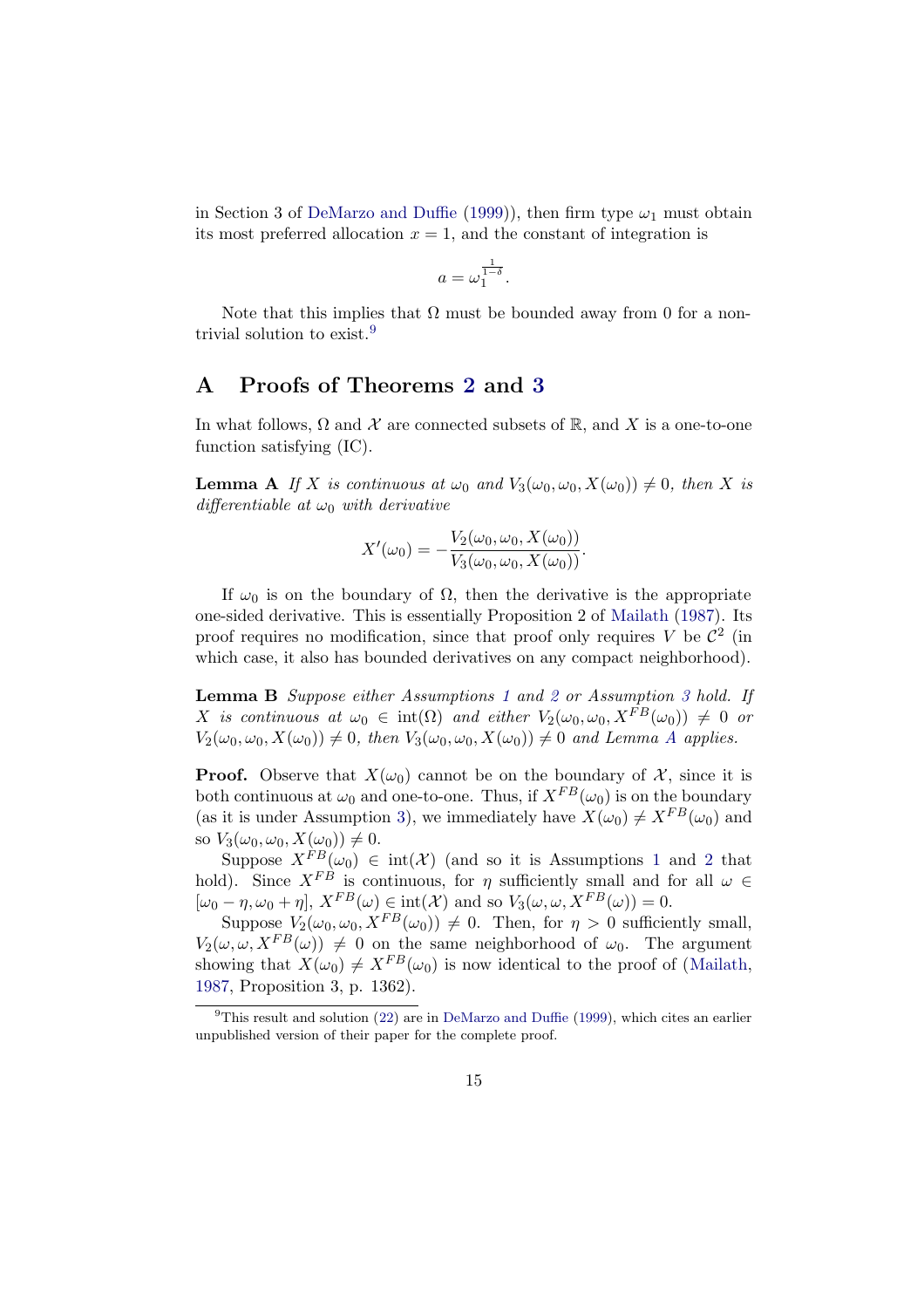<span id="page-17-0"></span>Finally, suppose  $V_2(\omega_0, \omega_0, X(\omega_0)) \neq 0$ . If  $X(\omega_0) = X^{FB}(\omega_0)$ , then  $V_2(\omega_0, \omega_0, X^{F\tilde{B}}(\omega_0)) \neq 0$ , which by the previous paragraph implies  $X(\omega_0) \neq 0$  $X^{FB}(\omega_0)$ , a contradiction.

Lemma C Suppose either Assumptions [1](#page-4-0) and [2](#page-4-0) or Assumption [3](#page-10-0) hold. For each non-empty compact interval  $[\underline{\omega}, \overline{\omega}] \subset \Omega$ ,  $X([\underline{\omega}, \overline{\omega}])$  is bounded.

**Proof.** Under Assumption [3](#page-10-0),  $\mathcal{X}$  is compact, and so we immediately have the result.

Suppose it is Assumptions [1](#page-4-0) and [2](#page-4-0) that hold. The continuity of  $V$  and the Maximum Theorem imply that the first-best  $X^{FB}$  is a continuous function on Ω.

Suppose that X is unbounded on  $[\underline{\omega}, \overline{\omega}]$  and let  $\omega_n \in [\underline{\omega}, \overline{\omega}]$ ,  $n = 1, 2, ...$ be a sequence such that  $x_n = X(\omega_n) \to \infty$  (the case  $x_n \to -\infty$  is handled analogously). We may assume that, by taking subsequences if necessary, the sequence  $\omega_n$  converges to some  $\omega_0 \in [\omega, \overline{\omega}]$ . There is  $N \in$ N such that  $X(\omega_n) > X^{FB}(\omega_0)$  for all  $n \geq N$ . Assumptions [1](#page-4-0) and [2](#page-4-0) imply that  $V(\omega_0, \omega_0, X(\omega_n)) \rightarrow -\infty$ . By the continuity of V, we also have  $V(\omega_n, \omega_n, X(\omega_n)) \to -\infty$ . This, however, contradicts the incentivecompatibility of X. П

Lemma D Suppose either Assumptions [1](#page-4-0) and [2](#page-4-0) or Assumption [3](#page-10-0) hold. If  $\omega \to \omega_0$  then  $V(\omega_0, \omega_0, X(\omega)) \to V(\omega_0, \omega_0, X(\omega_0)).$ 

**Proof.** Fix a compact neighborhood N in  $\Omega$  containing  $\omega_0$ . By Lemma C,  $X(N)$  is bounded. Hence, V is uniformly continuous on  $N^2 \times cl(X(N)),$ where cl(∙) denotes the closure.

Fix  $\varepsilon > 0$ . Uniform continuity implies that there is a  $\delta_1 > 0$  with  $\{\omega \in \Omega; |\omega - \omega_0| < \delta_1\} \subset N$  such that for all  $x \in X(N)$ ,

$$
|\omega - \omega_0| < \delta_1 \implies |V(\omega_0, \omega, x) - V(\omega_0, \omega_0, x)| < \varepsilon.
$$

For these  $\omega$ , incentive compatibility implies

$$
V(\omega_0, \omega_0, X(\omega_0)) \ge V(\omega_0, \omega, X(\omega)) > V(\omega_0, \omega_0, X(\omega)) - \varepsilon.
$$
 (A.1)

On the other hand, there is a  $\delta_2 > 0$  with  $\{\omega \in \Omega; |\omega - \omega_0| < \delta_2\} \subset N$ such that for all  $x \in X(N)$ ,

$$
|\omega - \omega_0| < \delta_2 \implies |V(\omega, \omega_0, x) - V(\omega_0, \omega_0, x)| < \varepsilon/2
$$
\n
$$
\text{and} \quad |V(\omega, \omega, x) - V(\omega_0, \omega_0, x)| < \varepsilon/2.
$$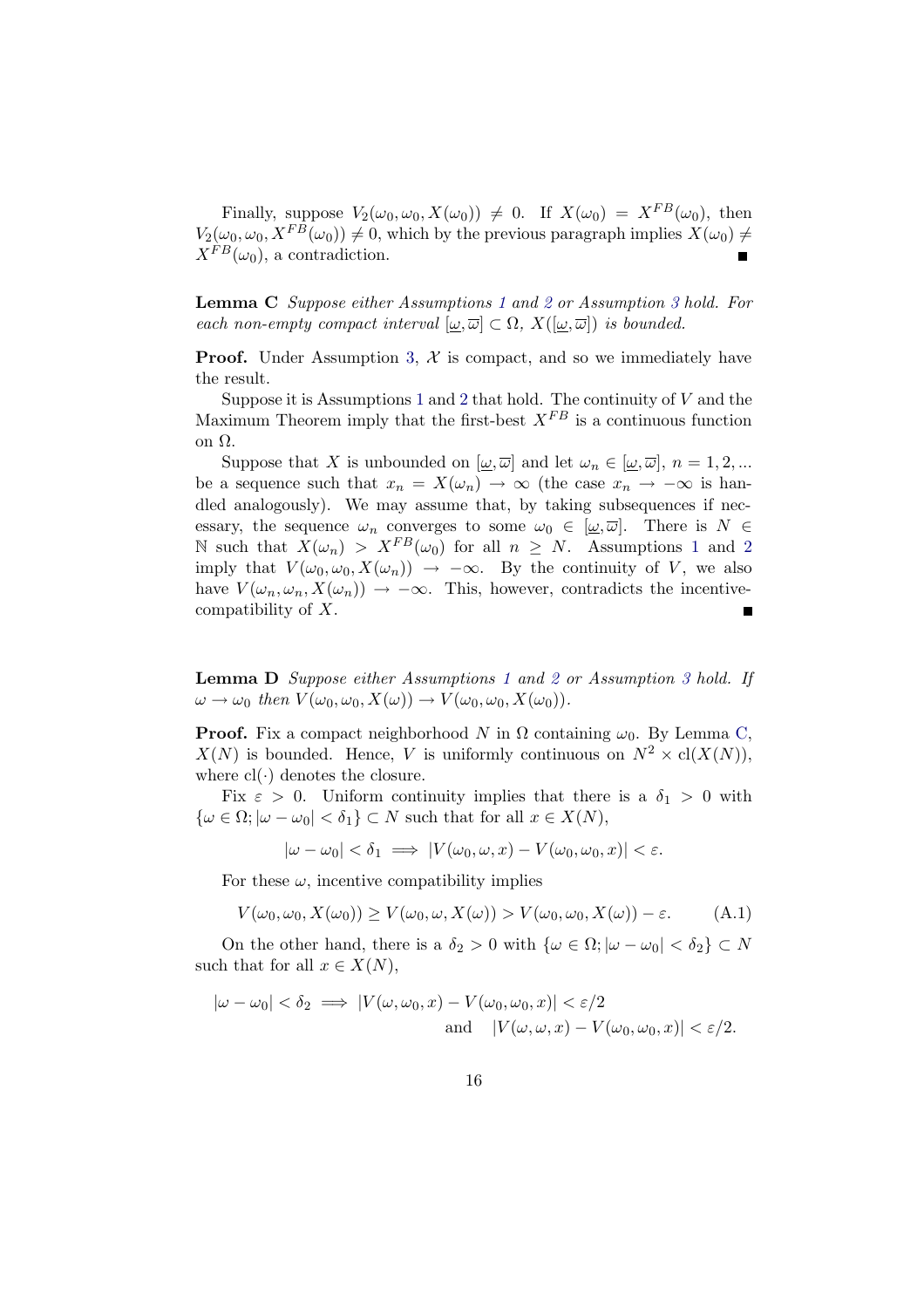Hence, for these  $\omega$ , incentive compatibility implies

$$
V(\omega_0, \omega_0, X(\omega)) > V(\omega, \omega, X(\omega)) - \frac{\varepsilon}{2}
$$
  
 
$$
\geq V(\omega, \omega_0, X(\omega_0)) - \frac{\varepsilon}{2} > V(\omega_0, \omega_0, X(\omega_0)) - \varepsilon. \quad (A.2)
$$

Therefore, for  $\omega \in \Omega$  with  $|\omega - \omega_0| < \min(\delta_1, \delta_2)$ , we have

$$
V(\omega_0, \omega_0, X(\omega_0)) - \varepsilon < V(\omega_0, \omega_0, X(\omega)) < V(\omega_0, \omega_0, X(\omega_0)) + \varepsilon,
$$

where the first inequality is from  $(A.2)$  and the second  $(A.1)$ .

Hence,  $\lim_{\omega \to \omega_0} V(\omega_0, \omega_0, X(\omega)) = V(\omega_0, \omega_0, X(\omega_0)).$ 

П

Theorem [2.](#page-10-0) Suppose Assumption [3](#page-10-0) holds. Then X is differentiable at every  $\omega \in \Omega$  and satisfies the linear differential equation

$$
B(\omega, \omega)X'(\omega) + B_2(\omega, \omega)X(\omega) = -A_2(\omega, \omega).
$$

**Proof.** Fix  $\omega_0 \in \Omega$  and a compact neighborhood in  $\Omega$  containing  $\omega_0$ . Consider a sequence  $\omega_n \to \omega_0$ . By the compactness of X, the sequence  $X(\omega_n)$ has a convergent subsequence that converges to some  $\hat{x} \in \mathcal{X}$ . By Lemma [D](#page-17-0),  $V(\omega_0, \omega_0, X(\omega_n)) \to V(\omega_0, \omega_0, X(\omega_0))$ . By Assumption [3](#page-10-0),  $V(\omega_0, \omega_0, \cdot)$ is strictly monotone in x. The continuity of V therefore implies that  $\hat{x} =$  $X(\omega_0)$ . Hence, X is continuous at  $\omega_0$ . From Assumption [3](#page-10-0), and Lemma [A,](#page-16-0) X is differentiable at  $\omega_0$ . The differential equation [\(18](#page-11-0)) is obtained by re-arranging the differential equation in Lemma [A](#page-16-0).  $\blacksquare$ 

**Theorem [3.](#page-11-0)[1](#page-4-0).** Suppose Assumptions 1 and [2](#page-4-0) hold. For any  $\omega \in \Omega$ , if  $X(\omega) = X^{FB}(\omega)$  then X is continuous at  $\omega$ .

**Theorem [3.](#page-11-0)[2](#page-4-0).** Suppose Assumptions [1](#page-4-0) and 2 hold. For any  $\omega_0 \in \text{int}(\Omega)$ , if  $V(\omega_0, \omega_0, \cdot)$  is a monotone function in x, and if either  $X(\omega_0) \neq X^{FB}(\omega_0)$ or  $V_2(\omega_0, \omega_0, X^{FB}(\omega_0)) \neq 0$ , then X is differentiable at  $\omega_0$ .

**Proofs of Theorem [3.](#page-11-0)1 and 3.2.** Consider  $\omega_0 \in \text{int}(\Omega)$  and fix a compact neighborhood N in  $\Omega$  cotaining  $\omega_0$ . Consider a sequence  $\omega_n \to \omega_0$  in N. By Lemma [C,](#page-17-0) the sequence  $X(\omega_n)$  has a convergent subsequence that converges to an  $\hat{x} \in \text{cl}(X(N))$ . By Lemma [D,](#page-17-0) on that subsequence,

$$
V(\omega_0, \omega_0, X(\omega_n)) \to V(\omega_0, \omega_0, X(\omega_0)).
$$
\n(A.3)

Assumptions [1](#page-4-0) and [2](#page-4-0) imply that  $V(\omega_0, \omega_0, x)$  is strictly quasi-concave in x, with a unique maximum at  $x = X^{FB}(\omega_0)$ . Equation (A.3) then implies that X must be continuous at  $\omega_0$  when  $X(\omega_0) = X^{FB}(\omega_0)$ .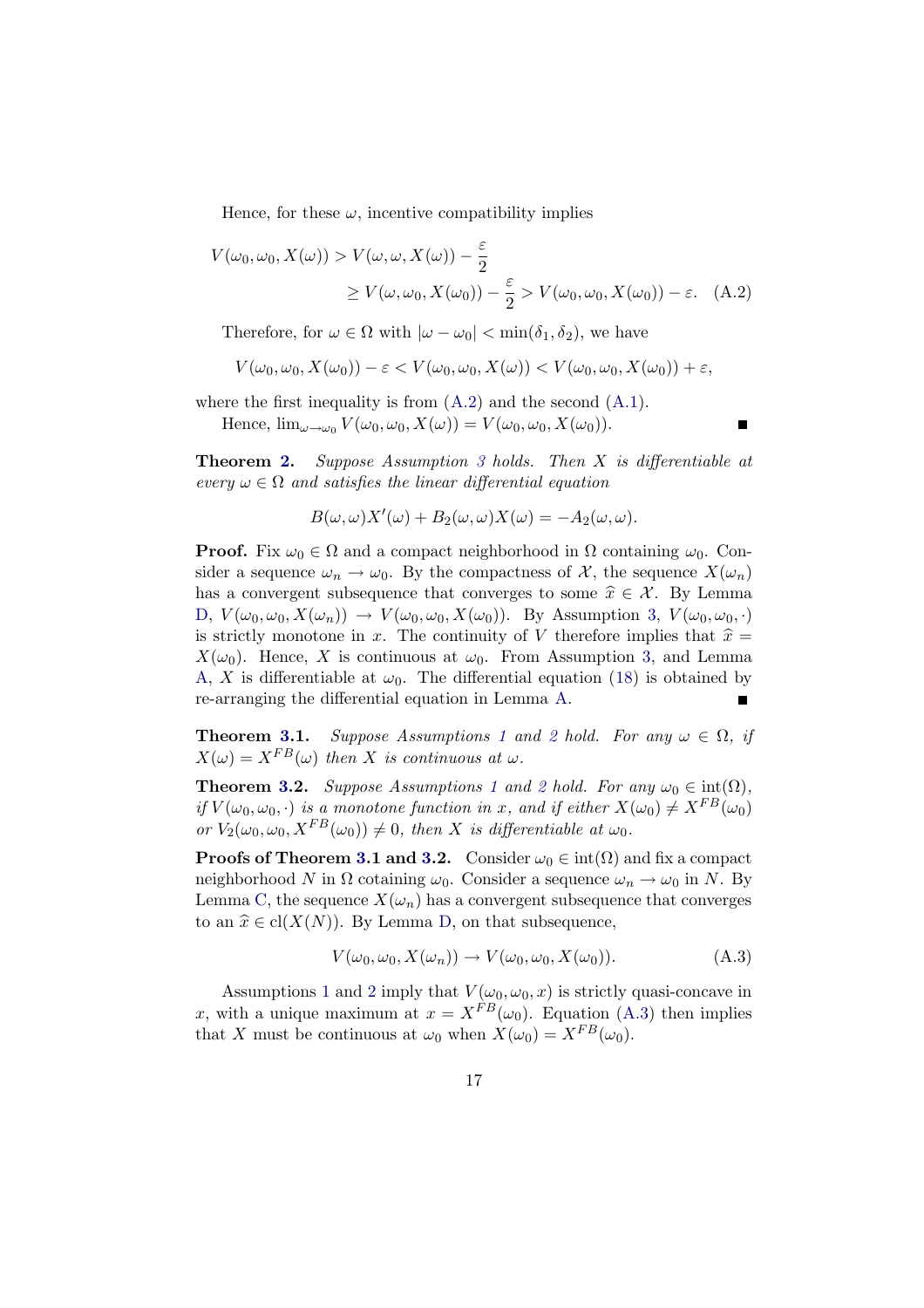<span id="page-19-0"></span>If  $V(\omega, \omega, \cdot)$  is monotone, it is strictly monotone (and so one-to-one) because of Assumption [2.](#page-4-0) Hence,  $\hat{x} = X(\omega_0)$ , and so X is continuous at  $\omega_0$ . The second result then follows from Lemmas [A](#page-16-0) and [B](#page-16-0).

**Lemma E** Suppose Assumptions [1](#page-4-0) and [2](#page-4-0) hold. If X is discontinuous at some point  $\omega_0$ , then there are two possible actions  $x' < x''$  such that for all sequences  $\omega_n \to \omega_0$ , the set  $\{X(\omega_n)\}\$ is bounded and every convergent subsequence of  ${X(\omega_n)}$  converges to either x' or x''. The type w<sub>0</sub> is indifferent between the two limit actions,  $X(\omega_0) = x'$  or  $x''$ , and  $x'^{FB}(\omega_0) < x''$ .

**Proof.** Suppose X is discontinuous at  $\omega_0$  and fix a compact neighborhood in  $\Omega$  around  $\omega_0$ ,  $[\omega_0 - \eta, \omega_0 + \eta] \cap \Omega$ . Consider two sequences,  $\{\omega_n^-\}$  and  $\{\omega_n^+\},$  in  $[\omega_0 - \eta, \omega_0 + \eta] \cap \Omega$ .

If the sequences  $X(\omega_n^-)$  and  $X(\omega_n^+)$  do not converge to  $X(\omega_0)$  they have, by Lemma [C](#page-17-0), convergent subsequences that converge to  $x^-$  and  $x^+$ , respectively, and we restrict attention to these subsequences.

Incentive-compatibility implies

$$
V(\omega_n^-, \omega_n^-, X(\omega_n^-)) \ge V(\omega_n^-, \omega_n^+, X(\omega_n^+))
$$
  
and 
$$
V(\omega_n^+, \omega_n^+, X(\omega_n^+)) \ge V(\omega_n^+, \omega_n^-, X(\omega_n^-)).
$$

Taking limits and comparing the two inequalities gives

$$
V(\omega_0, \omega_0, x^-) = V(\omega_0, \omega_0, x^+). \tag{A.4}
$$

A similar exercise with  $\omega_0$  replacing  $\omega_n^-$  shows that

$$
V(\omega_0, \omega_0, X(\omega_0)) = V(\omega_0, \omega_0, x^+).
$$

The strict quasi-concavity of  $V$  (Assumptions [1](#page-4-0) and [2\)](#page-4-0) implies that the equation  $V(\omega_0, \omega_0, x) = k$  can have at most two distinct solutions in x. Let x' and x'' denote these two solutions, with one of them equaling  $X(\omega_0)$ .

Equation (A.4), with the strict quasi-concavity, also implies that  $X^{FB}(\omega_0)$ lies strictly between  $x'$  and  $x''$ .  $\blacksquare$ 

**Lemma F** Suppose that Assumptions [1](#page-4-0) and [2](#page-4-0) hold,  $V_{13}(\omega, \omega, x) \neq 0$  and  $V_2(\omega, \omega, X^{FB}(\omega)) \neq 0$  for all  $(\omega, x) \in \Omega^* \times \mathcal{X}$ , where  $\Omega^*$  is a connected subset of  $\Omega$ . Then X can have at most one point of discontinuity  $\omega_0$  in  $\Omega^*$ . At the discontinuity,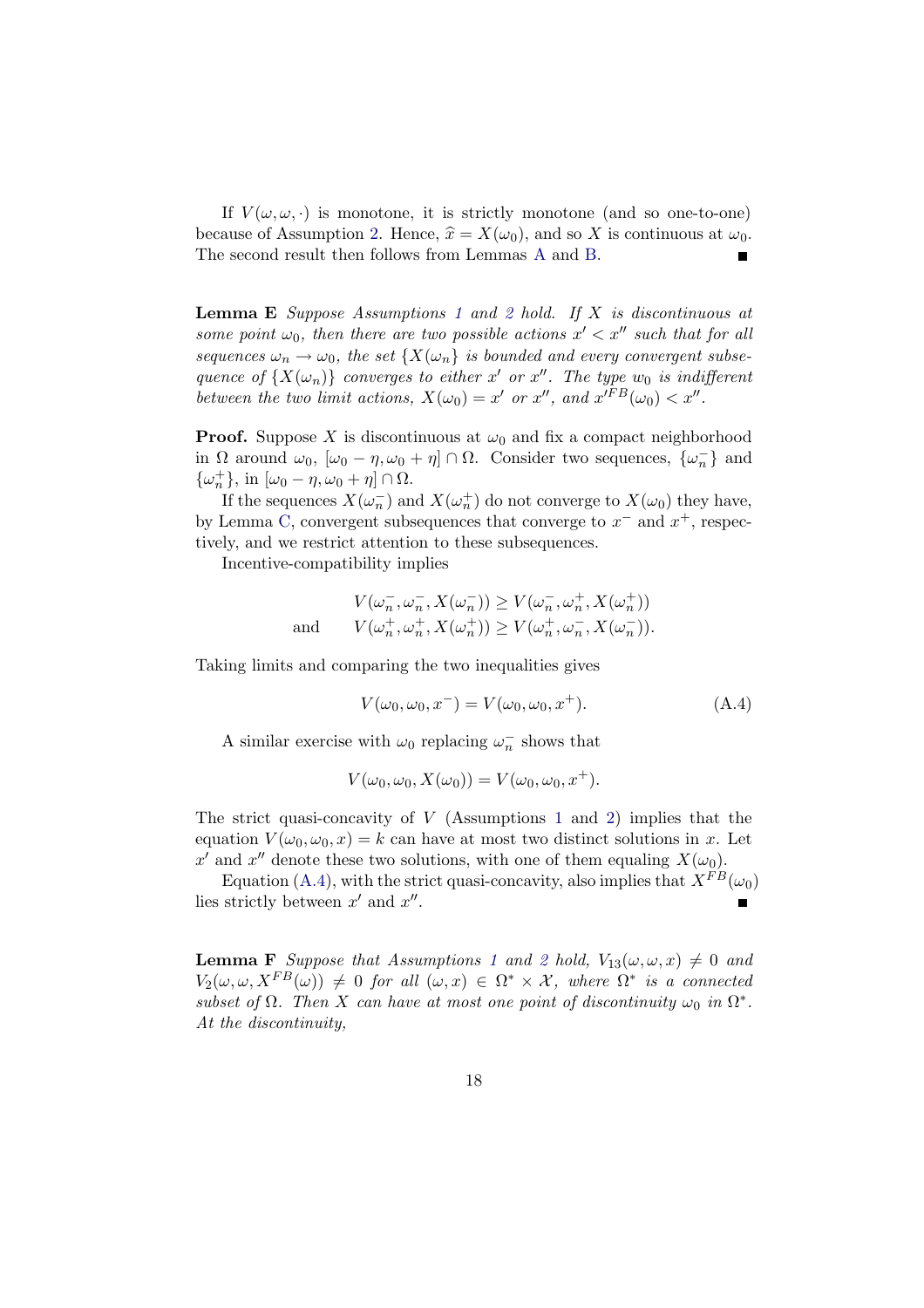- <span id="page-20-0"></span>1. X is continuous from either the left or the right,
- 2. the left-hand and the right-hand limits exist, and
- 3. the jump of  $X$  is of the same sign as  $V_{13}$ , i.e.,

$$
\left(\lim_{\omega \searrow \omega_0} X(\omega) - \lim_{\omega \nearrow \omega_0} X(\omega)\right) \cdot V_{13} > 0. \tag{A.5}
$$

**Proof.** Define, for arbitrary  $\omega, \hat{\omega} \in \Omega$  and  $x \in \mathcal{X}$ ,

$$
g(\omega, \widehat{\omega}, x) \equiv V(\omega, \widehat{\omega}, x) - V(\omega, \omega_0, X(\omega_0)).
$$

Since V is  $\mathcal{C}^2$ , g is  $\mathcal{C}^2$  on  $\Omega^2 \times \mathcal{X}$ . Moreover,

$$
g(\omega, \omega_0, X(\omega_0)) = g_1(\omega, \omega_0, X(\omega_0)) = 0, \quad \forall \omega.
$$
 (A.6)

Incentive compatibility implies

$$
g(\omega_0, \omega, X(\omega)) \le 0 \tag{A.7}
$$

and 
$$
g(\omega, \omega, X(\omega)) \ge 0.
$$
 (A.8)

For any  $\omega \in \Omega$  and  $\lambda \in [0,1]$ , define

$$
[\omega; \lambda]_1 \equiv (\lambda \omega_0 + (1 - \lambda)\omega, \omega, X(\omega))
$$

and for any  $\mu \in [0, 1]$ , define

$$
[\omega;\mu]_{23} \equiv (\omega_0,\mu\omega_0 + (1-\mu)\omega,\mu X(\omega_0) + (1-\mu)X(\omega)).
$$

Expanding  $g(\omega, \omega, X(\omega))$  around  $(\omega_0, \omega, X(\omega))$  to the second order yields

$$
g(\omega, \omega, X(\omega)) = g(\omega_0, \omega, X(\omega)) + g_1(\omega_0, \omega, X(\omega))(\omega - \omega_0)
$$
  
+  $\frac{1}{2}g_{11}([\omega; \lambda]_1)(\omega - \omega_0)^2$ 

for some  $\lambda \in [0,1].$  Next, expanding  $g_1(\omega_0,\omega,X(\omega))$  around  $(\omega_0,\omega_0,X(\omega_0))$ to the first order yields

$$
g_1(\omega_0, \omega, X(\omega)) = g_1(\omega_0, \omega_0, X(\omega_0)) + g_{12}([\omega; \mu]_{23})(\omega - \omega_0) + g_{13}([\omega; \mu]_{23})(X(\omega) - X(\omega_0))
$$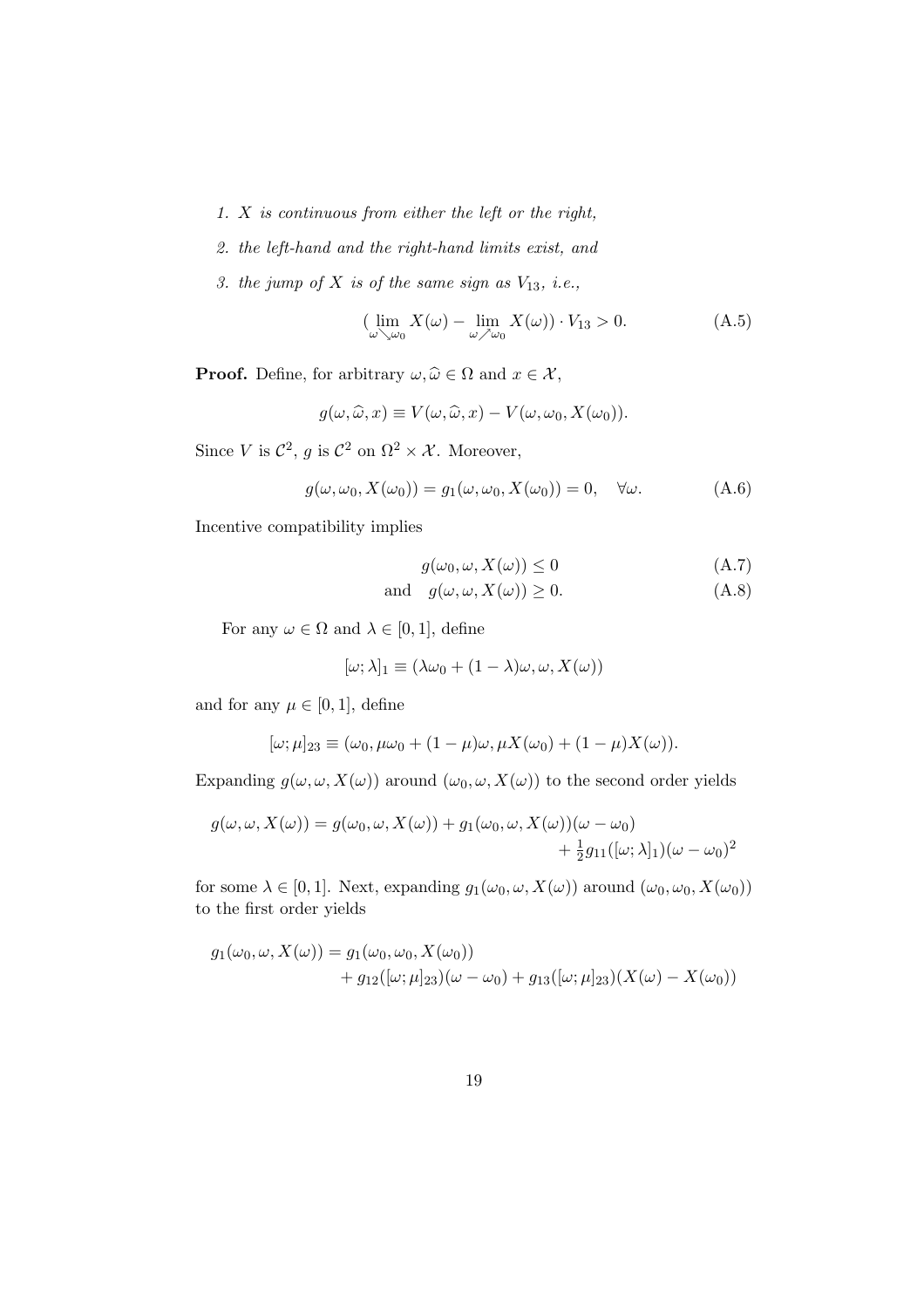<span id="page-21-0"></span>for some  $\mu \in [0, 1]$ . Because the first term on the right-hand side is 0 by [\(A.6\)](#page-20-0), combining these two expressions yields

$$
g(\omega, \omega, X(\omega)) = g(\omega_0, \omega, X(\omega)) + (\omega - \omega_0) \{ \left[ \frac{1}{2} g_{11}([\omega; \lambda]_1) + g_{12}([\omega; \mu]_{23}) \right] (\omega - \omega_0) + g_{13}([\omega; \mu]_{23}) (X(\omega) - X(\omega_0)) \}.
$$
 (A.9)

Expressions  $(A.7)$  $(A.7)$ ,  $(A.8)$ , and  $(A.9)$  imply

$$
0 \ge g(\omega_0, \omega, X(\omega)) \ge -(\omega - \omega_0) \left\{ \left[ \frac{1}{2} g_{11}([\omega; \lambda]_1) + g_{12}([\omega; \mu]_{23}) \right] (\omega - \omega_0) + g_{13}([\omega; \mu]_{23}) (X(\omega) - X(\omega_0)) \right\} \quad (A.10)
$$

for some  $\lambda, \mu \in [0, 1]$ .

Suppose X is discontinuous at  $\omega_0 \in \Omega^*$ . By Lemma [E](#page-19-0), there exists  $x_0 \neq$  $X(\omega_0)$  and a sequence  $\{\omega_n\} \subset \Omega^*$  with  $\omega_n \to \omega_0$  satisfying  $X(\omega_n) \to x_0$ . Without loss of generality, we may assume  $\omega_n > \omega_0$  for all n, or  $\omega_n < \omega_0$ for all n.

Suppose  $\omega_n > \omega_0$  for all n. Focusing on the left-most and right-most term of the inequality chain (A.10), setting  $\omega = \omega_n$ , and dividing through by  $\omega_n - \omega$  yields

$$
\left[\frac{1}{2}g_{11}([\omega;\lambda]_1) + g_{12}([\omega;\mu]_{23})\right](\omega_n - \omega_0) + g_{13}([\omega;\mu]_{23})(X(\omega_n) - X(\omega_0)) \ge 0.
$$
\n(A.11)

Since  $g_{13}([\omega;\mu]_{23}) = V_{13}([\omega;\mu]_{23})$ , in the limit, this implies

$$
(x_0 - X(\omega_0))V_{13}^0 > 0,
$$
\n(A.12)

where

$$
V_{13}^0 = V_{13}(\omega_0, \omega_0, \mu X(\omega_0) + (1 - \mu)x_0)
$$

and the inequality is strict because  $x_0 \neq X(\omega_0)$  and  $V_{13}(\omega, \omega, x) \neq 0$ .

Suppose now that  $\omega_n < \omega_0$  for all n. In that case, the inequality in (A.11) is reversed, and as is the *strict* inequality in  $(A.12)$ . This implies that at a point of discontinuity, the value  $x_0$  can only be the limiting value from one side. We now argue that  $x_0$  is the limiting value for all such sequences.

Suppose  $\omega_n \searrow \omega_0$  and  $X(\omega_n) \to x_0 \neq V(\omega_0)$ , and  $V_{13}^0 > 0$  (the other cases are handled similarly). Then, from (A.12),  $x_0 > X(\omega_0)$ . Suppose there is another sequence  $\tilde{\omega}_n \searrow \omega_0$  with  $X(\tilde{\omega}_n) \to X(\omega_0)$ . Since  $X^{FB}$  is continuous, for large n and small  $\eta$ , we have  $X(\tilde{\omega}_n) < X^{FB}(\omega) < X(\omega_n)$  for all n and all  $\omega \in [\omega_0, \omega_0 + \eta]$ . Fix  $\omega_n$  and  $\tilde{\omega}_m$  with  $\omega_0 < \omega_n < \tilde{\omega}_m < \omega_0 + \eta$ . Theorem [3](#page-11-0).1 and Lemma [B](#page-16-0) imply that for all  $\omega \in [\omega_n, \widetilde{\omega}_m], X(\omega) \neq X^{FB}(\omega)$ .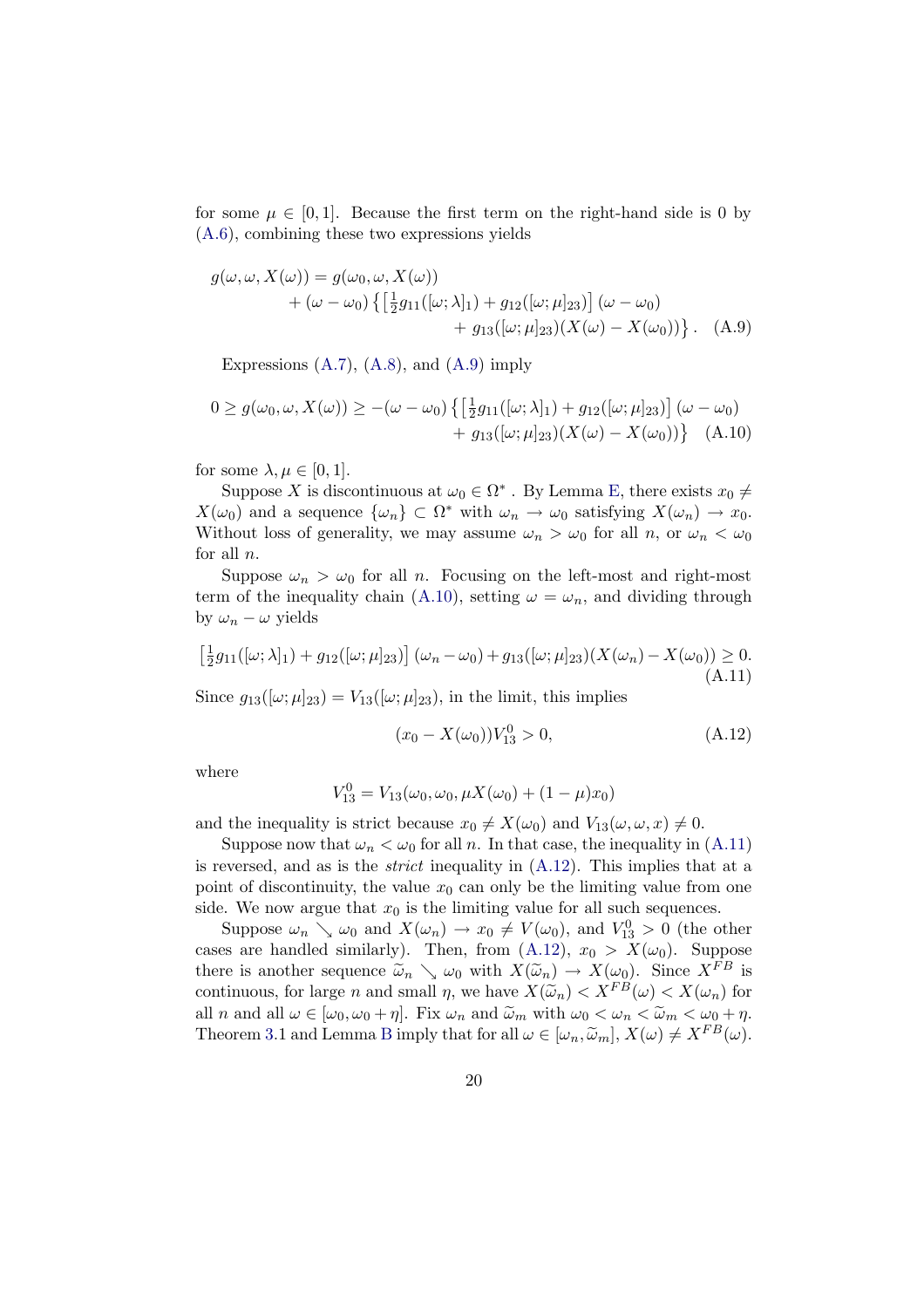<span id="page-22-0"></span>Since for all  $\omega \in [\omega_n, \widetilde{\omega}_m]$ , we have  $X(\widetilde{\omega}_m) < X^{FB}(\omega) < X(\omega_n)$ , X is discontinuous at some  $\omega \in [\omega_n, \tilde{\omega}_m]$  with some left limit (i.e., for some sequence  $\omega_n^{\dagger} \nearrow \omega$  exceeding  $X^{FB}(\omega)$  and some right limit being less than  $X^{FB}(\omega)$ . But this contradicts [\(A.12\)](#page-21-0).

Hence,  $X$  is continuous from either the left or the right, and  $(A.5)$  $(A.5)$  $(A.5)$  holds. Since  $X^{FB}$  $X^{FB}$  $X^{FB}$  is continuous and  $X(\omega) \neq X^{FB}(\omega)$  (from Lemmas B and [E](#page-19-0)),<br>can have at most one discontinuity on  $\Omega^*$ . X can have at most one discontinuity on  $\Omega^*$ .

**Theorem [3.](#page-11-0)3.** Suppose Assumptions [1](#page-4-0) and [2](#page-4-0) hold,  $V_{13}(\omega,\omega,x) \neq 0$ for all  $(\omega, x) \in \Omega^* \times \mathcal{X}$ ,  $V_2(\omega, \widehat{\omega}, X(\widehat{\omega})) \neq 0$  for all  $\omega, \widehat{\omega} \in \Omega^*$ , and that  $V_3(\omega, \widehat{\omega}, X(\widehat{\omega}))/V_2(\omega, \widehat{\omega}, X(\widehat{\omega}))$  is a strictly monotone function of  $\omega \in \Omega^*$  for all  $\widehat{\omega} \in \Omega^*$ , where  $\Omega^*$  is a connected subset of  $\Omega$ . Then X is differentiable on int $(\Omega^*).$ 

**Proof.** The result follows from Lemma [B,](#page-16-0) once we have proved that X is continuous in the interior of  $\Omega^*$ .

Suppose that X is discontinuous at  $\omega_0 \in \text{int}(\Omega^*)$ . Assume that  $V_{13}(\omega, \omega, x)$  $> 0$  (the other case is analogous). By Lemma [F,](#page-19-0) X is continuous for all  $\omega \neq \omega_0$  and so, by Lemma [B,](#page-16-0) differentiable at all such  $\omega \in \text{int}(\Omega^*)$  with derivative

$$
X'(\omega) = -\frac{V_2(\omega, \omega, X(\omega))}{V_3(\omega, \omega, X(\omega))}.
$$

Since by Lemmas [E](#page-19-0) and [F](#page-19-0),  $X(\omega)$  is strictly smaller than the first-best for  $\omega < \omega_0$  and strictly greater for  $\omega > \omega_0$ , we have  $(\omega - \omega_0)V_3(\omega, \omega, X(\omega)) < 0$ for  $\omega \neq \omega_0$ , and so  $(\omega - \omega_0)X'(\omega)V_2(\omega, \omega, X(\omega) > 0$  for  $\omega \neq \omega_0$ . Since  $V_2(\omega, \omega, X(\omega))$  does not change sign on  $\Omega^*$  by assumption, X' has one sign for  $\omega < \omega_0$  and the other sign for  $\omega > \omega_0$ .

By assumption,  $V_3(\omega, \widehat{\omega}, X(\widehat{\omega})) / V_2(\omega, \widehat{\omega}, X(\widehat{\omega}))$  is a strictly monotone function of  $\omega \in \Omega^*$ , and so

$$
X'(\omega)V_2(\omega,\widehat{\omega},X(\widehat{\omega}))\frac{\partial}{\partial\omega}\left[\frac{V_3(\omega,\widehat{\omega},X(\widehat{\omega}))}{V_2(\omega,\widehat{\omega},X(\widehat{\omega}))}\right] < 0
$$
 (A.13)

for  $\omega$  either below or above  $\omega_0$ .

Suppose it is the former (the latter is handled similarly). Choose arbitrary  $\omega' < \omega'' < \omega_0$  in int( $\Omega^*$ ). Consider  $V(\omega''^{-1}(x), x)$  as a function of  $x$ . By the differentiability of  $X$  and the Intermediate Value Theorem, there exists an  $\overline{\omega} \in (\omega', \omega'')$  such that

$$
V(\omega'', \omega', X(\omega')) = V(\omega'', \omega'', X(\omega'')) - \left\{ V_2(\omega'', \overline{\omega}, X(\overline{\omega})) \frac{dX^{-1}(X(\overline{\omega}))}{dx} + V_3(\omega'', \overline{\omega}, X(\overline{\omega})) \right\} (X(\omega'') - X(\omega'))
$$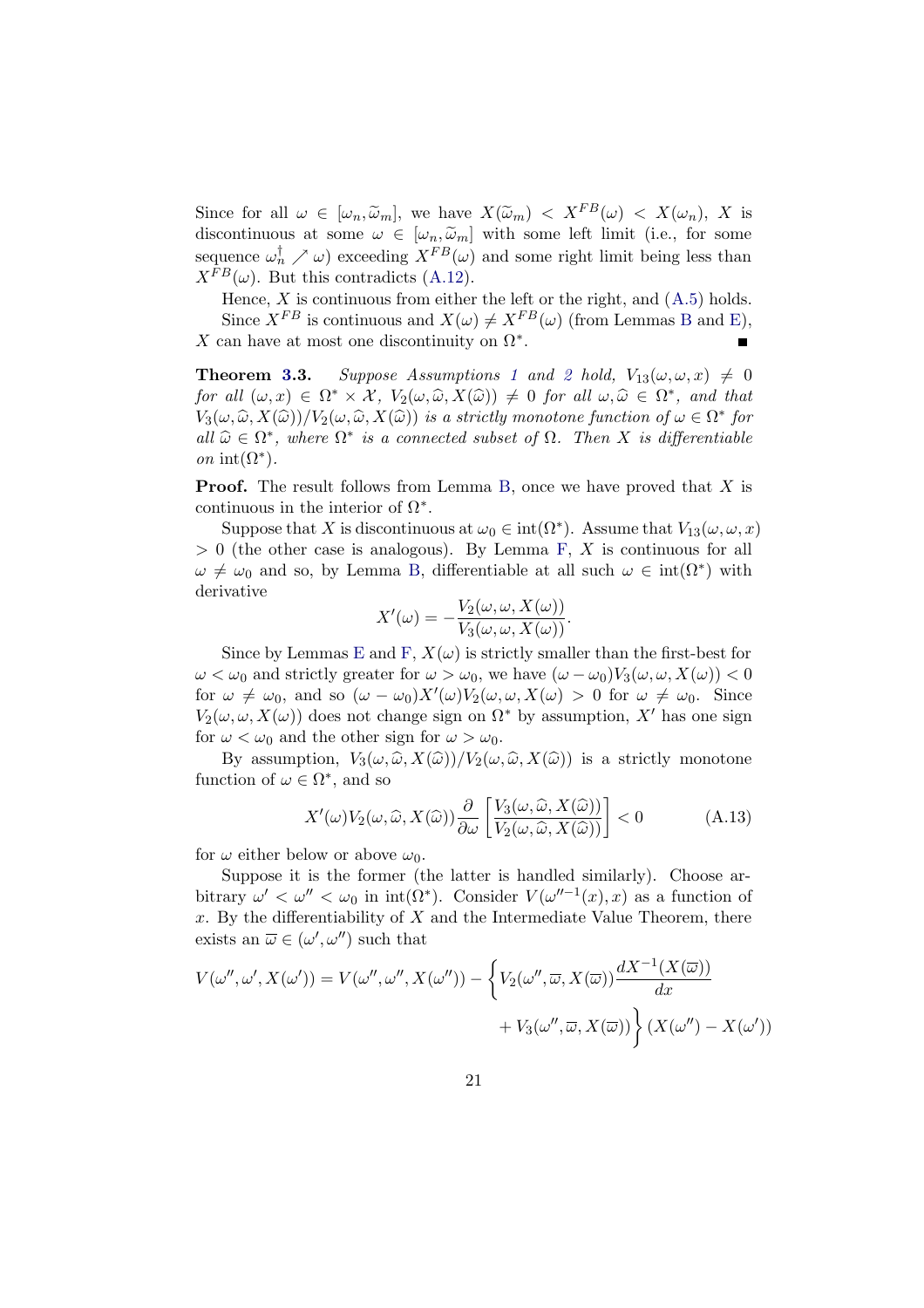<span id="page-23-0"></span>
$$
= V(\omega'', \omega'', X(\omega'')) - \left\{ V_2(\omega'', \overline{\omega}, X(\overline{\omega})) \left( -\frac{V_3(\overline{\omega}, \overline{\omega}, X(\overline{\omega}))}{V_2(\overline{\omega}, \overline{\omega}, X(\overline{\omega}))} \right) \right\}
$$
  

$$
+ V_3(\omega'', \overline{\omega}, X(\overline{\omega})) \right\} (X(\omega'') - X(\omega'))
$$
  

$$
= V(\omega'', \omega'', X(\omega'')) - \left\{ \frac{V_3(\omega'', \overline{\omega}, X(\overline{\omega}))}{V_2(\omega'', \overline{\omega}, X(\overline{\omega}))} - \frac{V_3(\overline{\omega}, \overline{\omega}, X(\overline{\omega}))}{V_2(\overline{\omega}, \overline{\omega}, X(\overline{\omega}))} \right\}
$$
  

$$
\times V_2(\omega'', \overline{\omega}, X(\overline{\omega})) (X(\omega'') - X(\omega'))
$$
  

$$
= V(\omega'', \omega'', X(\omega'')) - \int_{\overline{\omega}}^{\omega''} \frac{\partial}{\partial \omega} \left( \frac{V_3(\omega, \overline{\omega}, X(\overline{\omega}))}{V_2(\omega, \overline{\omega}, X(\overline{\omega}))} \right) d\omega
$$
  

$$
\times V_2(\omega'', \overline{\omega}, X(\overline{\omega})) (X(\omega'') - X(\omega'))
$$
  

$$
> V(\omega'', \omega'', X(\omega'')).
$$

The strict inequality (which follows from ([A.13](#page-22-0)) and  $\overline{\omega} < \omega''$ ) contradicts incentive compatibility.  $\blacksquare$ 

**Lemma G** Suppose Assumptions [1](#page-4-0) and [2](#page-4-0) hold. Let  $\Omega_0$  be an open subset of  $\Omega$  on which X is differentiable. Assume that  $V_2(\omega, \omega, X(\omega)) \neq 0$  for all  $\omega \in \Omega_0$ . Then

$$
V_{12}(\omega, \omega, X(\omega)) + X'(\omega)V_{13}(\omega, \omega, X(\omega)) \ge 0 \tag{A.14}
$$

for all  $\omega \in \Omega_0$ .

**Proof.** By Lemma [A](#page-16-0),  $X'(\omega) \neq 0$  for all  $\omega \in \Omega_0$ , and so  $X^{-1}$  is differentiable for all  $x \in X(\Omega_0)$ . Since  $X(\omega)$  must maximize  $V(\omega, X^{-1}(x), x)$ , the implied first order condition evaluated at  $\omega = X^{-1}(x)$ ,

$$
V_2(X^{-1}(x), X^{-1}(x), x) \frac{dX^{-1}(x)}{dx} + V_3(X^{-1}(x), X^{-1}(x), x) = 0,
$$

must hold for all  $x \in X(\Omega_0)$ . Since the equation is an identity, the first derivative must also equal zero:

$$
[V_{12} + V_{22}] \left(\frac{dX^{-1}}{dx}\right)^2 + [V_{13} + 2V_{23}] \frac{dX^{-1}}{dx} + V_2 \frac{d^2X^{-1}}{dx^2} + V_{33} = 0, \ (A.15)
$$

where all the partial derivatives of V are evaluated at  $(X^{-1}(x), X^{-1}(x), x)$ . The second derivative of  $V(\omega, X^{-1}(x), x)$  is

$$
\frac{d}{dx^2}V(\omega, X^{-1}(x), x) = V_{22} \left(\frac{dX^{-1}}{dx}\right)^2 + 2V_{23} \frac{dX^{-1}}{dx} + V_2 \frac{d^2X^{-1}}{dx^2} + V_{33}, \tag{A.16}
$$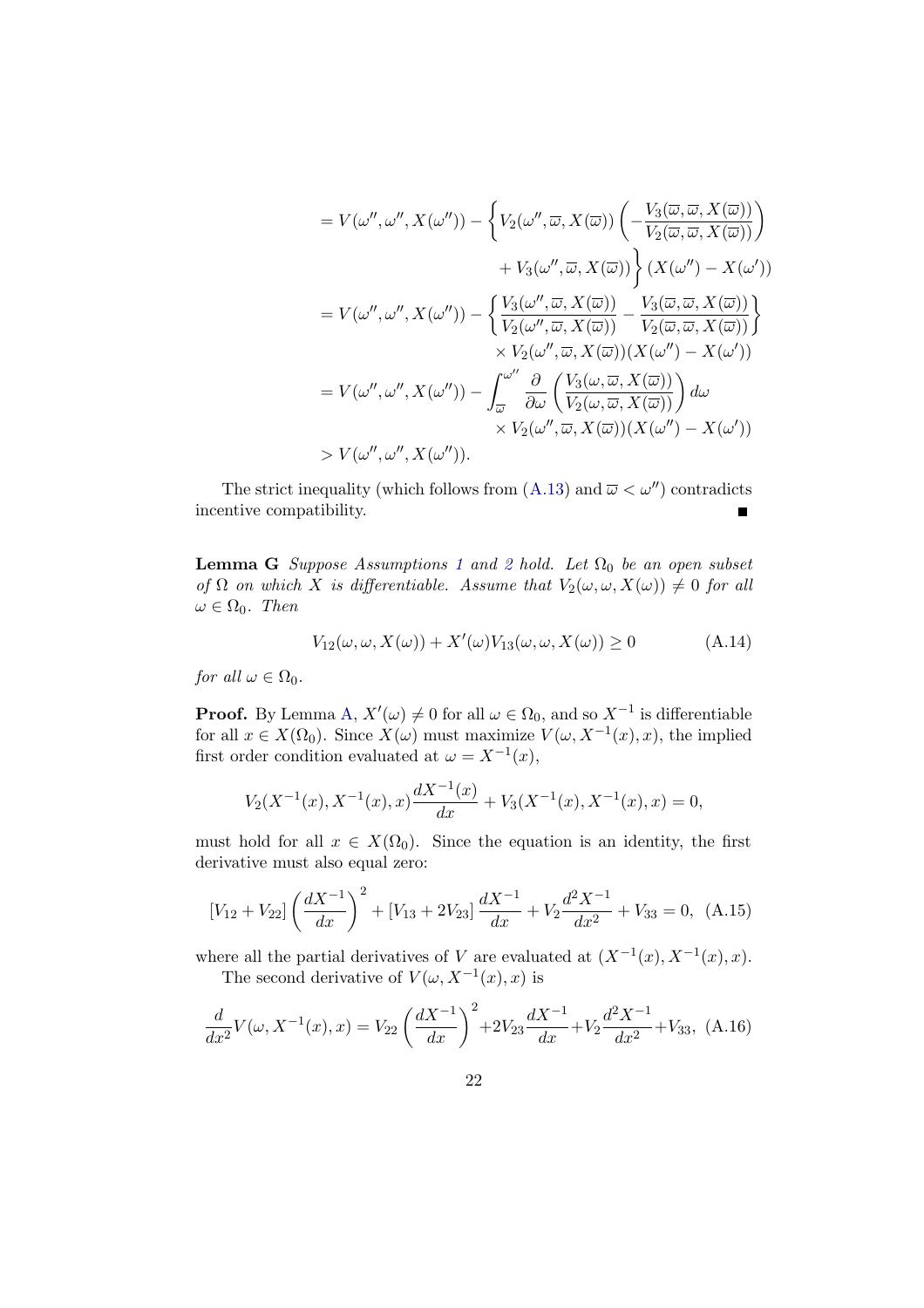<span id="page-24-0"></span>where now all partial derivatives are evaluated at  $(\omega, X^{-1}(x), x)$ . Evaluating [\(A.16](#page-23-0)) at  $\omega = X^{-1}(x)$ , and substituting from ([A.15\)](#page-23-0), yields

$$
\frac{d}{dx^2}V(X^{-1}(x), X^{-1}(x), x) = -V_{12}\left(\frac{dX^{-1}}{dx}\right)^2 - V_{13}\frac{dX^{-1}}{dx}
$$
\n
$$
= -\left(\frac{dX^{-1}}{dx}\right)^2 (V_{12} + X'V_{13}). \tag{A.17}
$$

Since  $V(\omega, X^{-1}(x), x)$  must have a local maximum at  $x = X(\omega)$ , the right-hand side of (A.17) must be (weakly) negative for all  $\omega \in \Omega_0$ , which yields ([A.14\)](#page-23-0).

**Theorem [3.](#page-11-0)4.** Suppose Assumptions [1](#page-4-0) and [2](#page-4-0) hold,  $V_{13}(\omega,\omega,x) \neq 0$ and  $V_{12}(\omega,\omega,x) \leq 0$  for all  $(\omega,x) \in \Omega \times \mathcal{X}$ . If  $V_2(\omega,\omega,X(\omega)) > 0$  or if  $V_2(\omega, \omega, X(\omega)) < 0$  for all  $\omega$  in an open subset  $\Omega_0 \subset \Omega$ , then X is differentiable on  $\Omega_0$ .

**Proof.** By Lemma [F,](#page-19-0) X can have at most one discontinuity in  $\Omega_0$ , say  $\omega_0$ . By Lemma [A,](#page-16-0) X is differentiable on  $\Omega_0 \setminus {\{\omega_0\}}$ , and by Lemma [G](#page-23-0), it satisfies [\(A.14](#page-23-0)) there.

Since  $V_{12} \leq 0$  and  $V_{13} \neq 0$ , [\(A.14\)](#page-23-0) immediately implies that X' must have the same sign as  $V_{13}$  for all  $\omega \in \Omega_0 \setminus {\{\omega_0\}}$ .

Recall that for all  $\omega \in \Omega_0 \setminus {\{\omega_0\}},$ 

$$
X(\omega) > X^{FB}(\omega) \Leftrightarrow V_3(\omega, \omega, X(\omega)) < 0
$$
  

$$
\Leftrightarrow X'(\omega)V_2(\omega, \omega, X(\omega)) > 0,
$$
 (A.18)

where the first equivalence follows from the definition of the first-best and the second from the form of the derivative of  $X$  derived in Lemma [A.](#page-16-0) By Lemma [E,](#page-19-0) we have both  $X(\omega'^{FB}(\omega'))$  and  $X(\omega''^{FB}(\omega''))$  for some  $\omega', \omega'' \in \Omega_0$ (since  $\omega_0$  is a point of discontinuity). Since  $V_2$  does not change sign on  $\Omega_0$ , X' does. But X' must have the same sign as  $V_{13}$  on  $\Omega_0 \setminus {\{\omega_0\}}$ , which does not change its sign by assumption. Contradiction.

**Theorem [3.](#page-11-0)5.** Suppose Assumptions [1](#page-4-0) and [2](#page-4-0) hold and  $V_{13}(\omega,\omega,x) \neq 0$  for all  $(\omega, x) \in \Omega \times \mathcal{X}$ .

(i) Assume that  $\Omega = [\omega_1, \omega_2]$  or  $\Omega = [\omega_1, \infty)$  and that  $X(\omega_1)$  $X^{FB}(\omega_1)$ . If  $V_2(\omega, \omega, X(\omega)) > 0$  for all  $\omega \in \Omega$  then X is differentiable on  $\Omega$ .

(ii) Assume that  $\Omega = [\omega_1, \omega_2]$  or  $\Omega = (-\infty, \omega_2]$  and that  $X(\omega_2) =$  $X^{FB}(\omega_2)$ . If  $V_2(\omega, \omega, X(\omega)) < 0$  for all  $\omega \in \Omega$  then X is differentiable on Ω.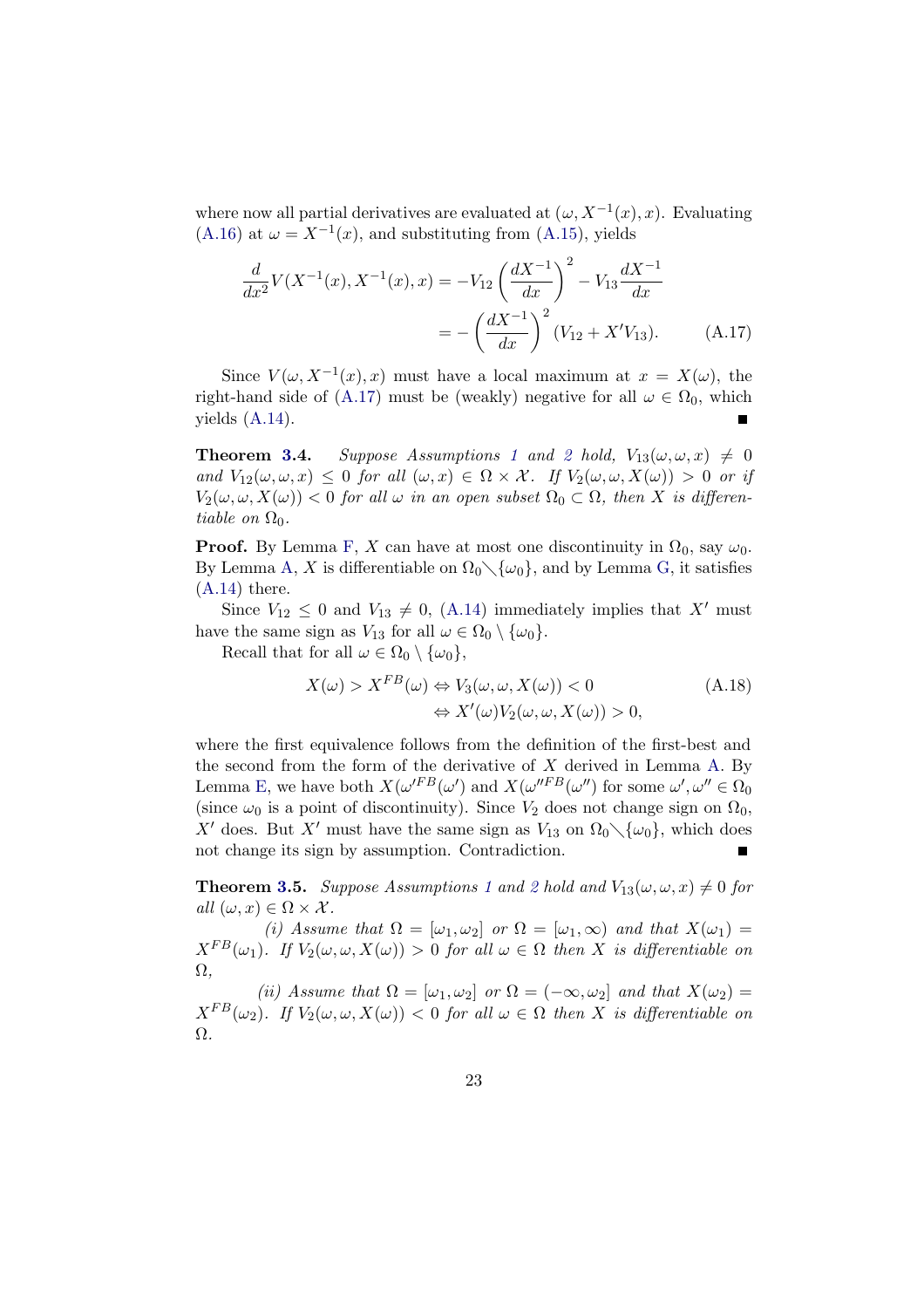**Proof.** Assume that  $V_2(\omega, \omega, X(\omega)) > 0$  for all  $\omega \geq \omega_1$  (the other case is handled similarly). Suppose that X is discontinuous at  $\omega_0 > \omega_1$  (by Lemma [F,](#page-19-0) there can be no other discontinuity). Denote  $\Omega_0 = {\omega \in \Omega; \omega > \omega_1, \omega \neq \Omega}$  $\omega_0$ . By Lemma [A](#page-16-0), X is differentiable on  $\Omega_0$ , and by Lemma [G](#page-23-0), it satisfies [\(A.14](#page-23-0)) there.

Since  $V_2(\omega^w, \omega^w, X(\omega^w)) \neq 0$ , by assumption, the continuity of X at  $\omega_1$ and Lemma [A](#page-16-0) imply that  $|X'(\omega)| \to \infty$  for  $\omega \to \omega_1$ . Hence, ([A.14](#page-23-0)) implies that X' must have the same sign as  $V_{13}$  for  $\omega \in \Omega_0$  sufficiently close to  $\omega_1$ .

As in ([A.18\)](#page-24-0), we now have for all  $\omega \in \Omega_0$ 

$$
X(\omega) > X^{FB}(\omega) \Leftrightarrow X'(\omega) > 0.
$$

But according to Lemma [F](#page-19-0), at the discontinuity, the jump of  $X$  has the same sign as  $V_{13}$ , which is impossible.

## B Proof of Theorem [4](#page-14-0)

First note that it suffices to prove the result assuming  $\Omega$  is open (since if  $\Omega$  includes a boundary, and X is incentive compatible on the interior of  $\Omega$ , then continuity implies X is incentive compatible on  $\Omega$ ).

1. (Global sufficiency of single crossing for IC.) Since  $X$  satisfies (DE), it satisfies the first order condition implied by (IC), and so satisfies (IC) if

$$
\frac{d}{dx}V(\omega, X^{-1}(x), x) \cdot (x - X(\omega)) \le 0 \quad \forall x \in X(\Omega), \omega \in \Omega. \tag{B.19}
$$

The derivative equals

$$
V_2(\omega, X^{-1}(x), x) \left( \frac{dX}{d\hat{\omega}} \Big|_{X^{-1}(x)} \right)^{-1} + V_3(\omega, X^{-1}(x), x)
$$
  
=  $V_2(\omega, X^{-1}(x), x) \frac{-V_3(X^{-1}(x), X^{-1}(x), x)}{V_2(X^{-1}(x), X^{-1}(x), x)} + V_3(\omega, X^{-1}(x), x)$   
=  $V_2(\omega, X^{-1}(x), x) \left\{ \frac{V_3(\omega, X^{-1}(x), x)}{V_2(\omega, X^{-1}(x), x)} - \frac{V_3(X^{-1}(x), X^{-1}(x), x)}{V_2(X^{-1}(x), X^{-1}(x), x)} \right\}.$ 

If X is strictly increasing and  $V_2(\omega, \omega, X(\omega)) > 0$  (the other possibilities handled mutatis mutandis), (B.19) is satisfied when  $V_3(\omega, \hat{\omega}, X(\hat{\omega}))/V_2(\omega, \hat{\omega}, X(\hat{\omega}))$ is an increasing function of  $\omega$  for all  $\hat{\omega} \in \Omega$ .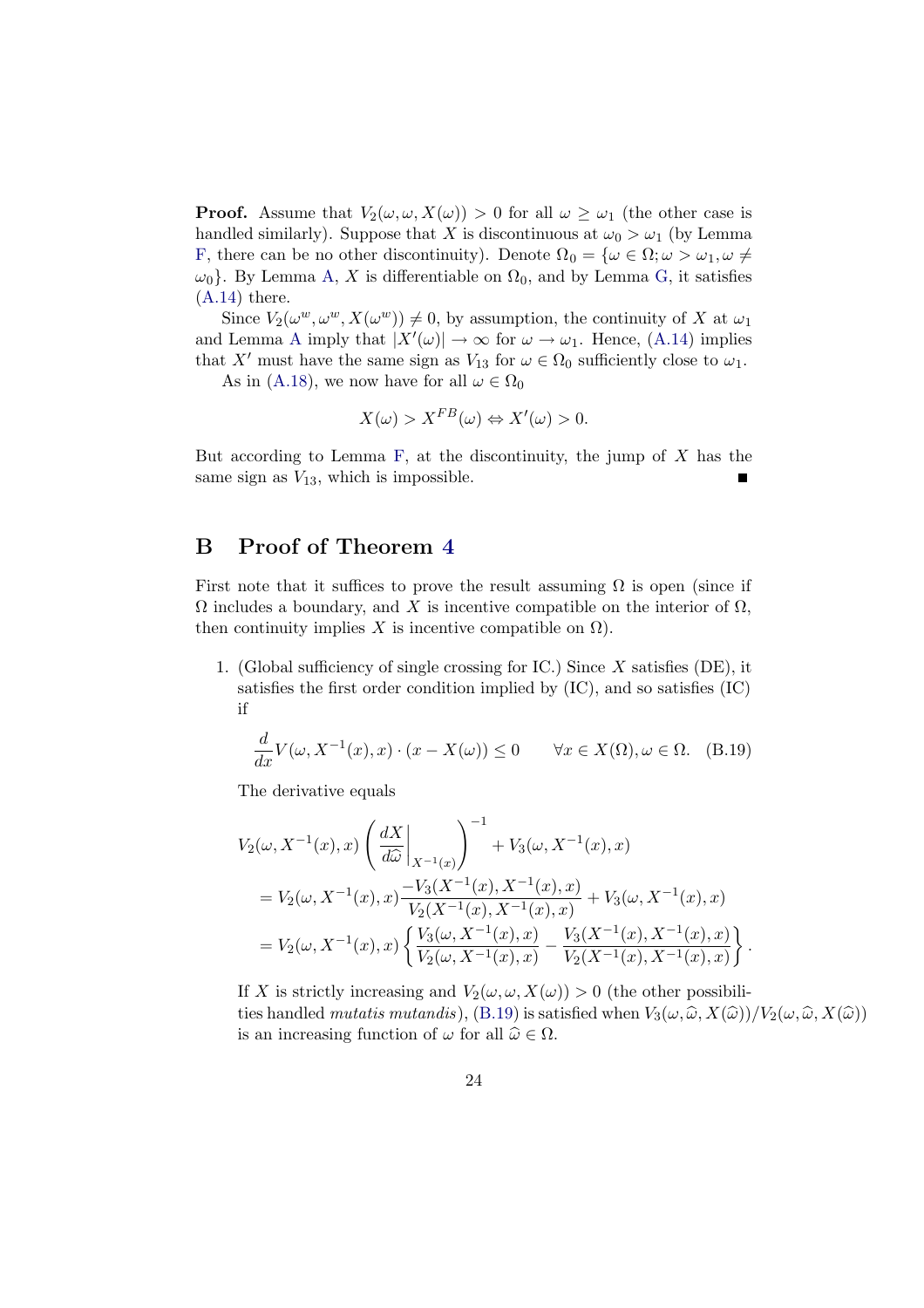<span id="page-26-0"></span>2. (Local necessity of single crossing for IC.) Suppose  $X$  satisfies (IC). The second order condition is

$$
\left. \frac{d^2}{dx^2} V(\omega, X^{-1}(x), x) \right|_{x=X(\omega)} \le 0,
$$

which is, after substituting for  $d^2X^{-1}(x)/dx^2$ ,

$$
-\frac{dX^{-1}}{dx} \cdot \left\{ V_{12}(\omega, \omega, X(\omega)) \frac{dX^{-1}}{dx} + V_{13}(\omega, \omega, X(\omega)) \right\} \le 0,
$$

i.e.,

$$
-\frac{dX^{-1}}{dx}\cdot\left\{V_{13}(\omega,\omega,X(\omega))-V_{12}(\omega,\omega,X(\omega))\frac{V_3(\omega,\omega,X(\omega))}{V_2(\omega,\omega,X(\omega))}\right\}\leq 0.
$$

Multiplying both sides of this inequality by  $-(X')^2$  yields an expression equivalent to ([20\)](#page-14-0).

## References

- Cho, I.-K., and D. Kreps (1987): "Signaling Games and Stable Equilibria," Quarterly Journal of Economics, 102(2), 179–221.
- DEMARZO, P., AND D. DUFFIE (1999): "A Liquidity-Based Model of Security Design," Econometrica, 67(1), 65–99.
- FANG, K.-T., S. KOTZ, AND K.-W. NG (1990): Symmetric Multivariate and Related Distributions. Chapman and Hill, New York.
- Gale, D. (1992): "A Walrasian Theory of Markets with Adverse Selection," The Review of Economic Studies, 59(2), 229–255.
- (1996): "Equilibria and Pareto Optima of Markets with Adverse Selection," *Economic Theory*,  $7(2)$ ,  $207-235$ .
- Glosten, L. R. (1989): "Insider Trading, Liquidity, and the Role of the Monopolist Specialist," Journal of Business, 62(2), 211–235.
- HARDIN, C. (1982): "On the Linearity of Regression," Zeitschrift für Wahrscheinlichkeitstheorie und verwandte Gebiete, 61, 291–302.
- Hellwig, M. (1992): "Fully Revealing Outcomes in Signalling Models: An Example of Nonexistence When the Type Space is Unbounded," Journal of Economic Theory, 58(1), 93–104.